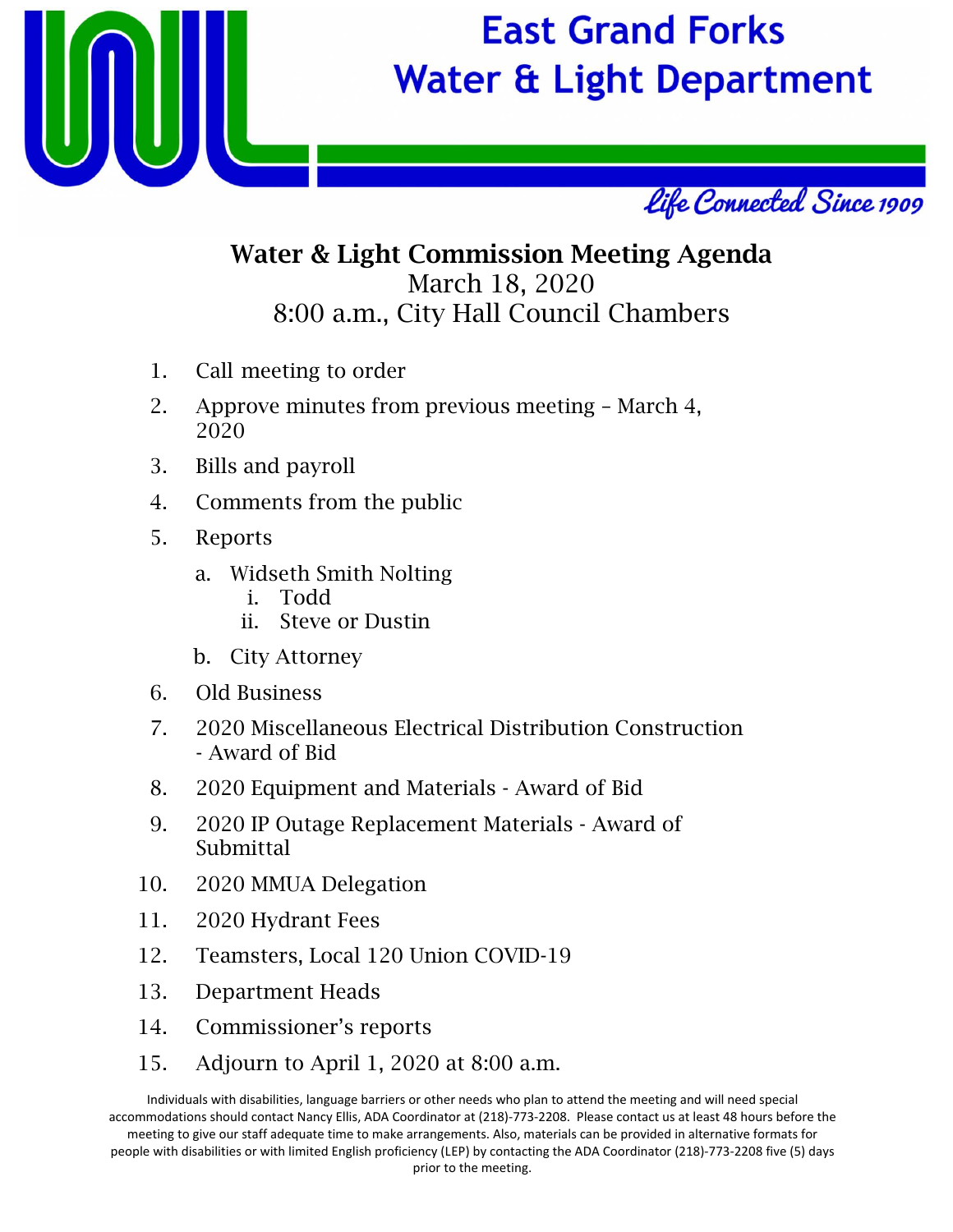Minutes of the regular meeting of the Water, Light, Power and Building Commission of the City of East Grand Forks, Minnesota held March 4, 2020 at 8:00 a.m at the City Council Chambers. Present: Quirk (remotely), Grinde, Beauchamp, DeMers Absent: None

Also present: Keith Mykleseth, Ron Galstad, Brian Johnson, Jeff Olson, Steve Emery, Todd Forster, Kevin Hatcher, and Corey Thompson.

It was moved by Commissioner Beauchamp seconded by Commissioner Quirk that the minutes of the previous regular meeting of February 19, 2020 be approved as read. Voting Aye: Quirk, Grinde, Beauchamp, DeMers Voting Nay: None

It was moved by Commissioner Quirk seconded by Commissioner Beauchamp to authorize the Secretary to issue payment of the recommended bills and payroll in the amount of \$660,722.26. Voting Aye: Quirk, Grinde, Beauchamp, DeMers Voting Nay: None

It was moved by Commissioner Beauchamp seconded by Commissioner DeMers to adjourn at 8:21 a.m. to the next regular meeting on March 18, 2020 at 8:00 am in the City Council Chambers. Voting Aye: Quirk, Grinde, Beauchamp, DeMers Voting Nay: None

> Lori Maloney **Secretary**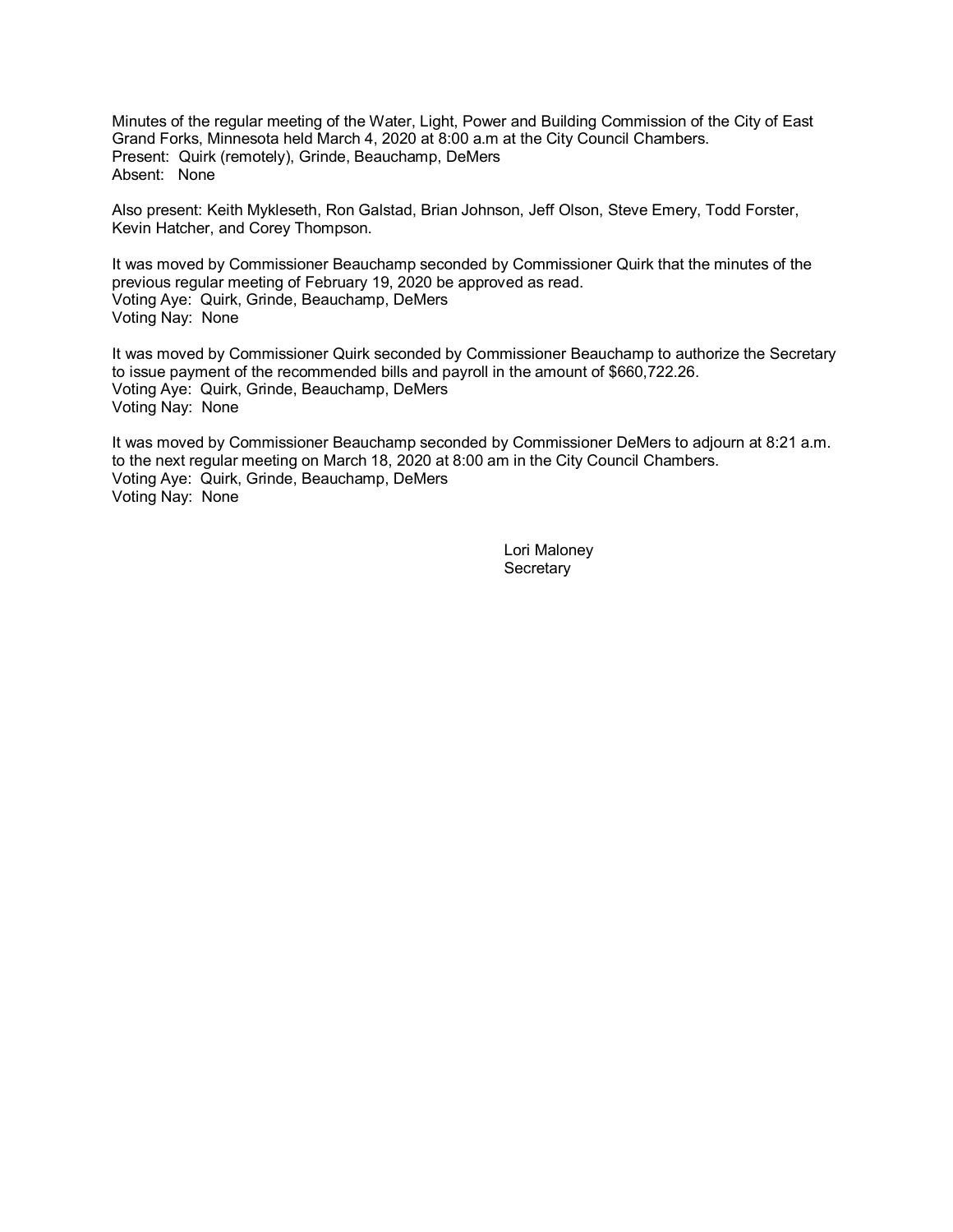### Accounts Payable

### Check Register Totals Only

Printed: 3/10/2020 - 9:50 AM User: khatcher



## **City of East Grand Forks**

P. O. Box 373 East Grand Forks, MN 56721 (218) 773-2483

| <b>Check</b> | Date       | <b>Vendor No</b> | <b>Vendor Name</b>        | <b>Amount</b> | <b>Voucher</b> |
|--------------|------------|------------------|---------------------------|---------------|----------------|
| 515536       | 03/10/2020 | COM500           | Commissioner of Revenue   | 57,745.00     | $\overline{0}$ |
| 515537       | 03/10/2020 | <b>HAL500</b>    | Halstad Telephone Company | 1,459.02      | $\overline{0}$ |
| 515538       | 03/10/2020 | <b>MMP501</b>    | MMPA c/o Avant Energy     | 513,957.76    | $\overline{0}$ |
|              |            |                  | Check Total:              | 573,161.78    |                |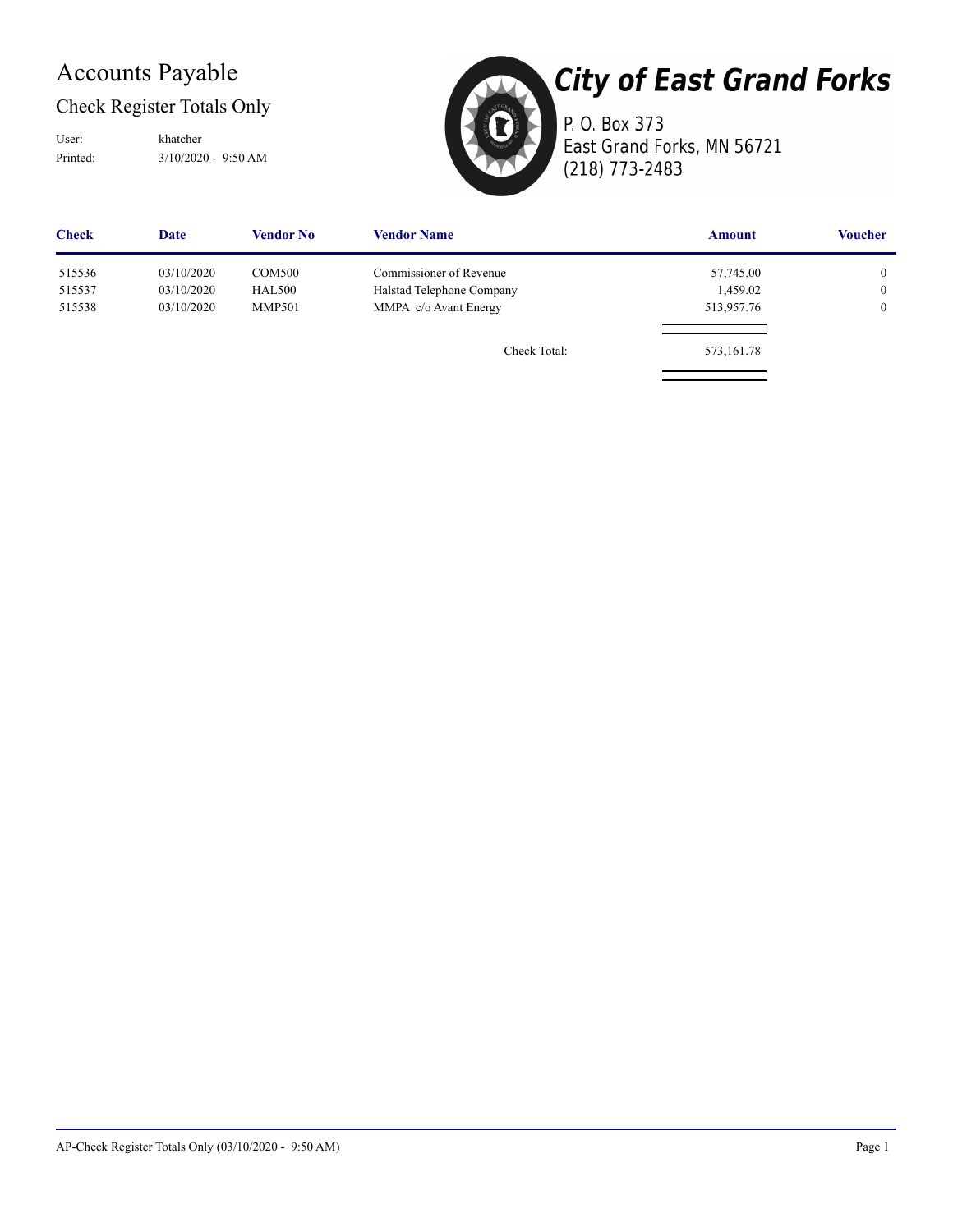### Accounts Payable

### Check Register Totals Only

Printed: 3/16/2020 - 3:17 PM User: khatcher



P. O. Box 373 East Grand Forks, MN 56721 (218) 773-2483

| <b>Check</b> | <b>Date</b> | <b>Vendor No</b> | <b>Vendor Name</b>                   | <b>Amount</b> | <b>Voucher</b>   |
|--------------|-------------|------------------|--------------------------------------|---------------|------------------|
| 515539       | 03/18/2020  | <b>ACM502</b>    | Acme Electric Companies              | 168.47        | $\boldsymbol{0}$ |
| 515540       | 03/18/2020  | <b>AME501</b>    | AmeriPride Services Inc              | 162.93        | $\boldsymbol{0}$ |
| 515541       | 03/18/2020  | AQU501           | Aqua-Pure Inc                        | 5,722.43      | $\mathbf{0}$     |
| 515542       | 03/18/2020  | <b>BOR501</b>    | Border States Electric Supply        | 748.01        | $\boldsymbol{0}$ |
| 515543       | 03/18/2020  | <b>CAN501</b>    | Cannon Technologies Inc              | 434,177.63    | $\boldsymbol{0}$ |
| 515544       | 03/18/2020  | <b>CEN501</b>    | CenturyLink                          | 94.48         | $\boldsymbol{0}$ |
| 515545       | 03/18/2020  | <b>COM505</b>    | Complete Pest Control Inc            | 200.00        | $\boldsymbol{0}$ |
| 515546       | 03/18/2020  | <b>DAK503</b>    | Dakota Mailing & Shipping Equip Inc  | 128.95        | $\boldsymbol{0}$ |
| 515547       | 03/18/2020  | DOC501           | Docu Shred Inc                       | 38.03         | $\boldsymbol{0}$ |
| 515548       | 03/18/2020  | <b>EGF501</b>    | <b>EGF City</b>                      | 537,095.23    | $\mathbf{0}$     |
| 515549       | 03/18/2020  | <b>EXP501</b>    | Exponent                             | 122.50        | $\theta$         |
| 515550       | 03/18/2020  | <b>FOR505</b>    | Forum Communications Company         | 270.00        | $\theta$         |
| 515551       | 03/18/2020  | GOP501           | Gopher State One-Call                | 14.85         | $\mathbf{0}$     |
| 515552       | 03/18/2020  | <b>GRA504</b>    | Graybar                              | 198.99        | $\mathbf{0}$     |
| 515553       | 03/18/2020  | <b>HAC501</b>    | Hach Company                         | 1,056.69      | $\mathbf{0}$     |
| 515554       | 03/18/2020  | <b>HAR501</b>    | Hardware Hank                        | 249.37        | $\mathbf{0}$     |
| 515555       | 03/18/2020  | <b>HOL501</b>    | Holiday Companies                    | 28.90         | $\mathbf{0}$     |
| 515556       | 03/18/2020  | <b>INT503</b>    | Integrated Process Solutions Inc     | 6,091.00      | $\boldsymbol{0}$ |
| 515557       | 03/18/2020  | <b>INT504</b>    | Integrity Shipping & More            | 25.17         | $\boldsymbol{0}$ |
| 515558       | 03/18/2020  | <b>BOB501</b>    | <b>Interstate Billing Service</b>    | 221.51        | $\boldsymbol{0}$ |
| 515559       | 03/18/2020  | <b>KOR501</b>    | KorTerra Inc                         | 1,500.00      | $\boldsymbol{0}$ |
| 515560       | 03/18/2020  | M&W501           | M&W Services Inc                     | 1,080.00      | $\mathbf{0}$     |
| 515561       | 03/18/2020  | <b>MND501</b>    | MN Dept of Commerce                  | 3,052.06      | $\mathbf{0}$     |
| 515562       | 03/18/2020  | <b>MND507</b>    | MN Dept of Labor & Industry          | 100.00        | $\mathbf{0}$     |
| 515563       | 03/18/2020  | <b>NOR507</b>    | Northdale Oil                        | 1,308.68      | $\mathbf{0}$     |
| 515564       | 03/18/2020  | <b>RMB500</b>    | RMB Environmental Laboratories, Inc. | 175.00        | $\mathbf{0}$     |
| 515565       | 03/18/2020  | <b>SAN501</b>    | Sanford Health Occupational Medicine | 165.00        | $\boldsymbol{0}$ |
| 515566       | 03/18/2020  | <b>SUN500</b>    | Sun Dot Communications, LLC          | 89.99         | $\boldsymbol{0}$ |
| 515567       | 03/18/2020  | UB*01065         | Luke Taschuk                         | 57.09         | $\boldsymbol{0}$ |
| 515568       | 03/18/2020  | <b>VAL502</b>    | Valley Truck                         | 803.58        | $\boldsymbol{0}$ |
| 515569       | 03/18/2020  | <b>WAT501</b>    | Water & Light Department             | 1,843.07      | $\boldsymbol{0}$ |
| 515570       | 03/18/2020  | <b>WAT502</b>    | WaterISAC                            | 261.00        | $\boldsymbol{0}$ |
| 515571       | 03/18/2020  | <b>WIN501</b>    | Winsupply of Grand Forks             | 115.37        | $\boldsymbol{0}$ |
| 515572       | 03/18/2020  | <b>XCE501</b>    | Xcel Energy                          | 426.47        | $\boldsymbol{0}$ |
| 515573       | 03/18/2020  | <b>XCE502</b>    | Xcel Energy                          | 4,483.90      | $\mathbf{0}$     |

Check Total: 1,002,276.35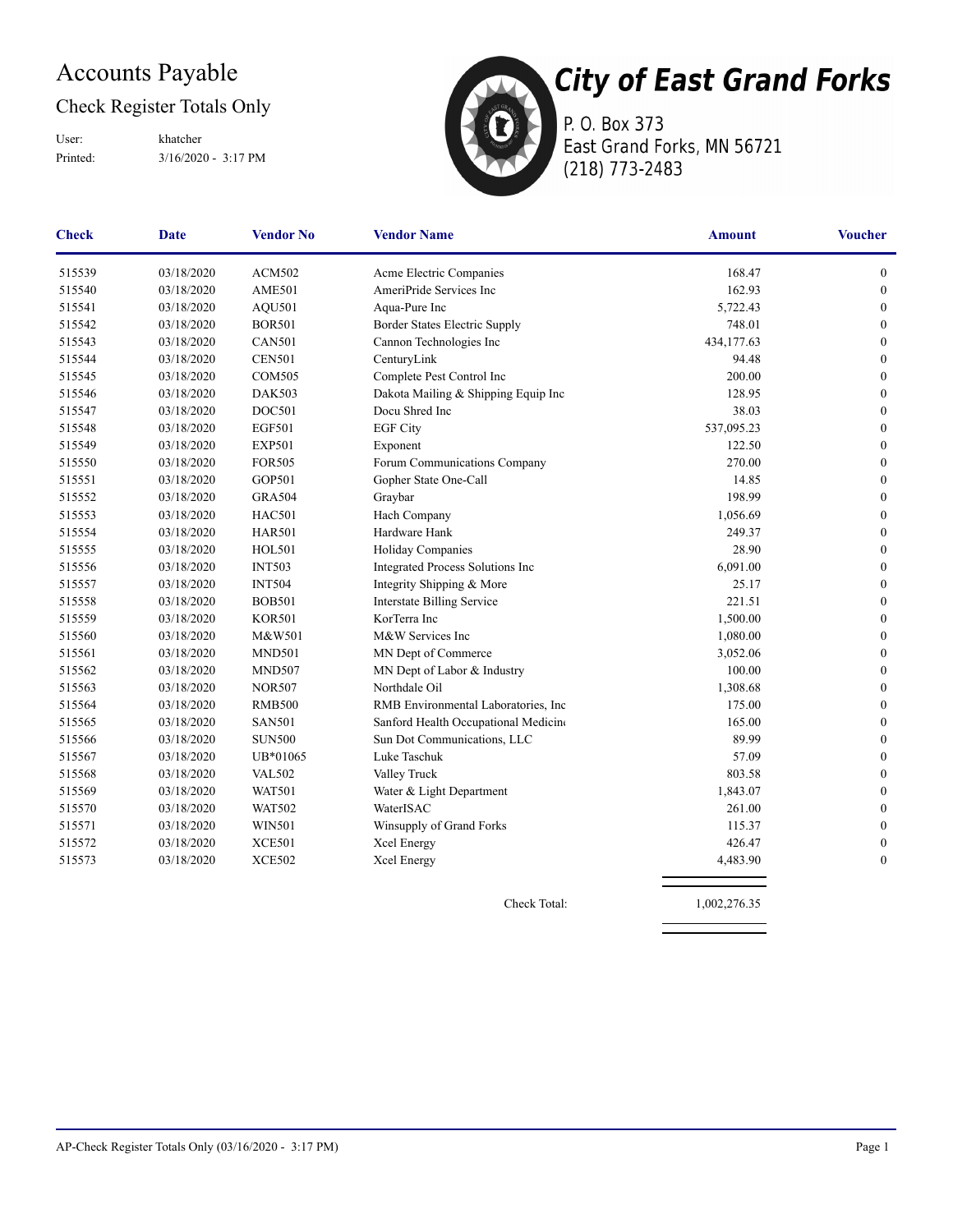| <b>Commercial Lighting Replacement</b> | M&W Services: Fert-L-Lawn - 9 Outdoor Fixtures | \$1.080.00 |
|----------------------------------------|------------------------------------------------|------------|
| <b>Dishwasher</b>                      | Smith                                          | 50.00      |
| <b>ECM</b>                             | <b>Driscoll</b>                                | 150.00     |
| <b>LED</b>                             | <b>Bruhn</b>                                   | 29.35      |
| Recycle                                | Straw                                          | 50.00      |
|                                        | Total                                          | \$1,359.35 |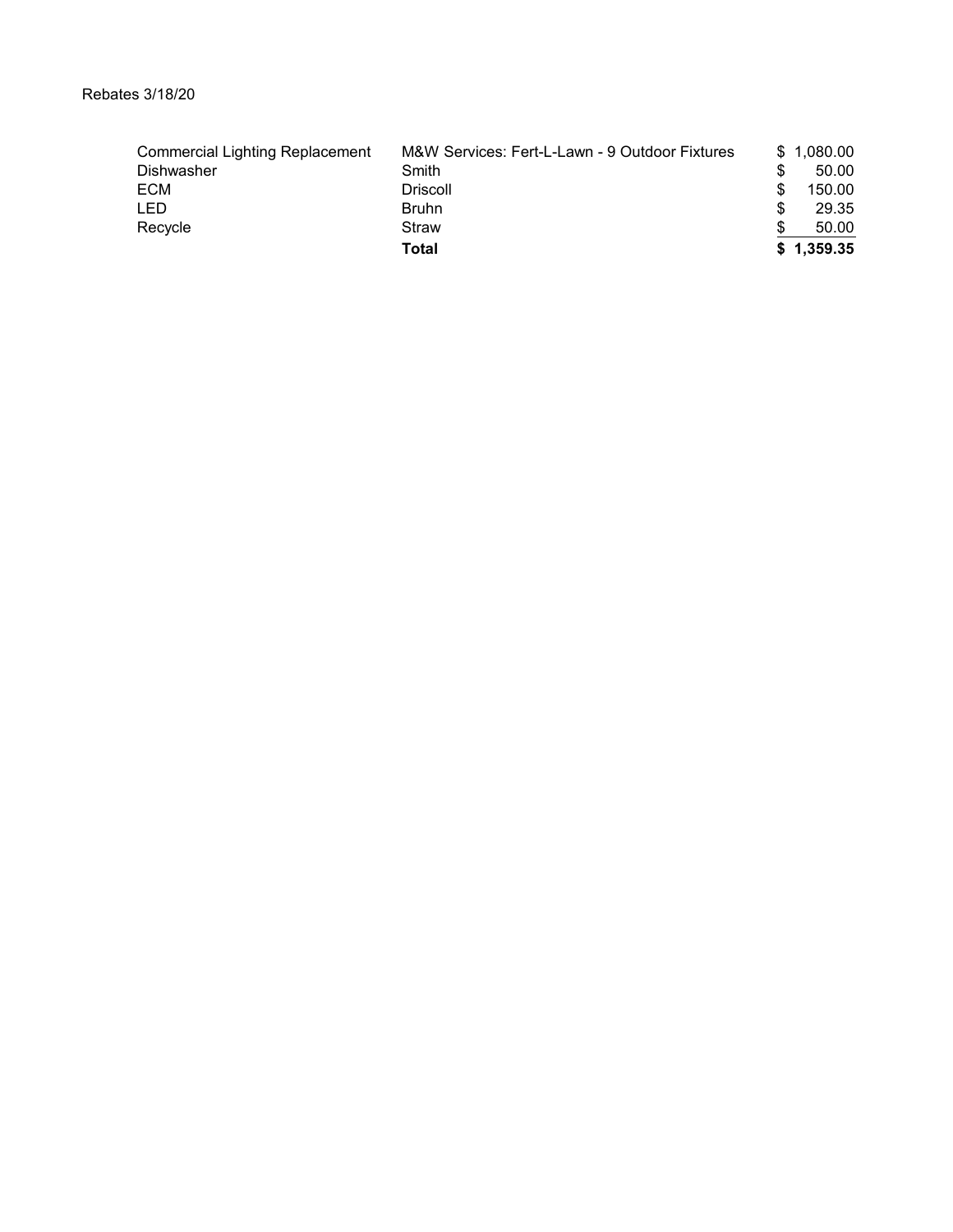# **Request for W&L Commission Action**

| Date: | March 12, 2020                                                                                                    |
|-------|-------------------------------------------------------------------------------------------------------------------|
| To:   | East Grand Forks Water & Light Commissioners; Keith Mykleseth, General<br>Manager                                 |
| From: | <b>Todd Forster, Widseth Smith Nolting</b>                                                                        |
| RE:   | Construction contract recommendations for the 2020 Miscellaneous Electrical<br>Distribution Construction projects |

Background:

Bids for the 2020 Miscellaneous Electrical Distribution Construction projects were opened on March 10, 2020 at 2:00 PM CST. A total of six bids were received. Those bidders included: North-Holt Electric, Inc.; Moorhead Electric, Inc.; Rhino Contracting, Inc.; Fusion Automation, Inc.; AEI Construction, Inc.; and North Central Service, Inc.

After the bids are publicly opened, WSN took the submitted material and tabulated the results. A detailed unit price tabulation of the bids as well as a unit price cost comparison are included with this request for action.

### Recommendation:

Based on our review of the bid submittal documents, WSN is recommending that the contract for the 2020 Miscellaneous Electrical Distribution Construction projects be awarded to the low bidder, North-Holt Electric, Inc. in the amount of \$87,196.90.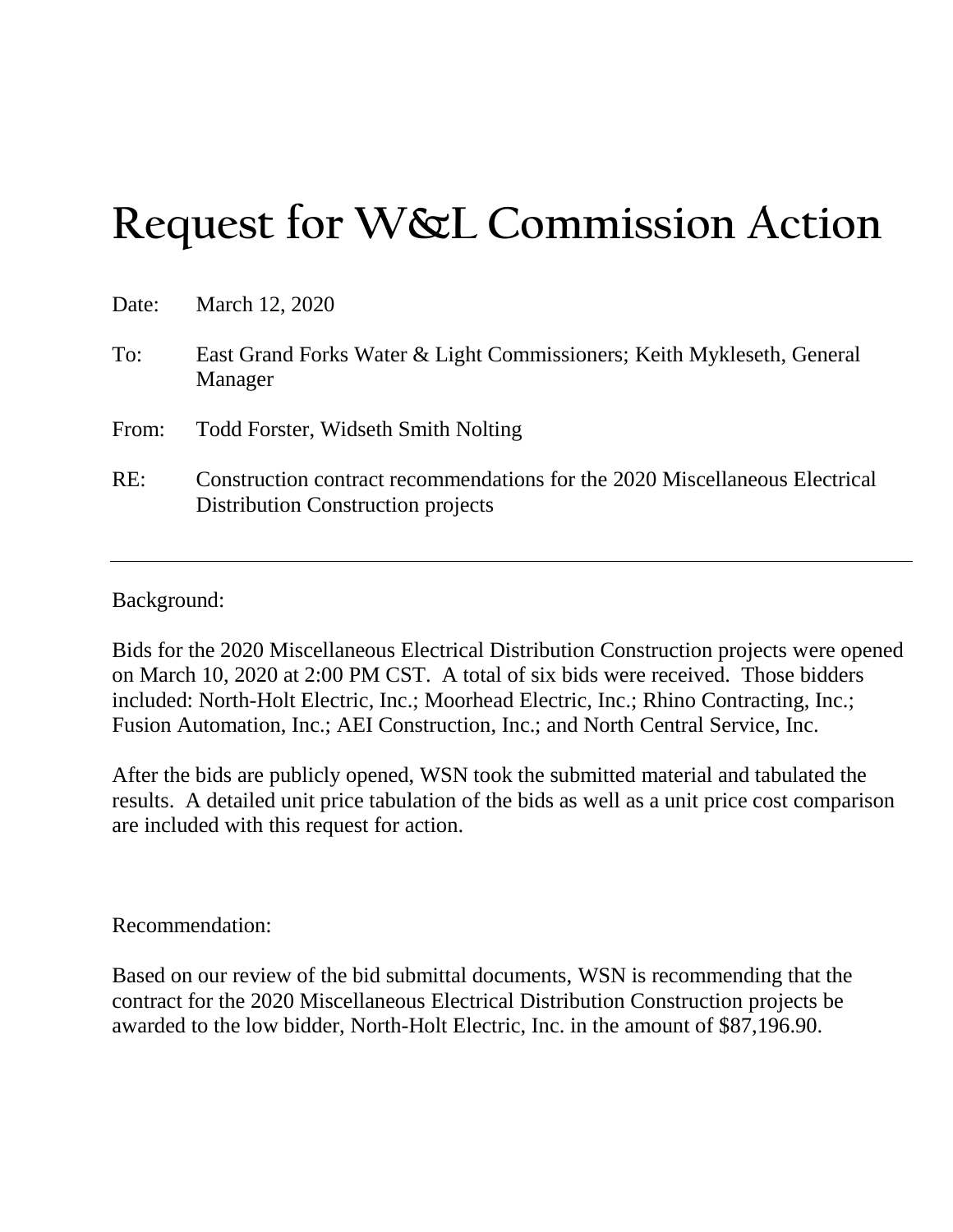REVISED REVISED: 3/12/2020

\$112,028.45 \$112,028.45

 Total Base Bid value on Proposal Schedule was shown as \$99,987.40 Total Base Bid value on Proposal Schedule was shown as \$99,987.40

 of units of Work and unit prices will be resolved in favor of the unit prices."  $\mathrm{Exch}$  in Proposal Schedule does not equal Labor & Material value times estimated duantity. As stated in Specification Section  $\mathrm{C}$  and  $\mathrm{C}$ Extended Price value shown in Proposal Schedule does not equal Labor & Material value times estimated quantity. As stated in Specification Section 00100 Article 14.01.C, "Discrepancies'<br>of units of Work and unit prices wil

# TOTAL BID PRICE: **TOTAL BID PRICE:**

**BID DATE: MARCH 10, 2020**<br>WSN PROJECT NO. 2019-13009 **WSN PROJECT NO. 2019-13009 BID DATE: MARCH 10, 2020**

| PLB1730F<br>CND6-BG<br>CND4-BG<br><b>FIBER-12</b><br>PSW-3GS<br>SEC-PED<br>CND2-45<br>$CND6-45$<br>CND4-45<br>PJB-3GS<br>CONC-R<br><b>IRACER</b><br><b>WTAPE</b><br>PT3-GS<br>TUO <sub>4</sub> W<br>COUP6<br>COUP4<br>COUP2<br><b>BELL6</b><br>BELL4<br>BELL2<br>$BOR-2$<br>BOR-8<br>$BOR-4$<br>1001M<br><b>BLDG</b><br>CDID4<br><b>N50U</b><br><b>CND6</b><br>CND <sub>2</sub><br>$TBI-S$<br>DMT<br>X-PRI<br>B&M<br>TBH1<br>EXC<br>Unit<br><b>TB1</b><br>명<br>$\Theta$<br>$\Theta$<br>/SQ FT<br><b>NON</b><br>$\overline{1}$<br>SЧ<br>Ş<br>EA<br>EA<br>EА<br>EА<br>EA<br>ĘA<br>EА<br>EA<br>EA<br>EА<br>EА<br>EA<br>É<br>E<br>Ę<br>EL<br>E<br>EL<br>EA<br>EA<br>EA<br>EA<br>EА<br>ÉL<br>ÆL<br>Ĕ<br>ÆT<br>E<br>Ę<br>ĚL<br>Ē<br>Ē<br>EL<br>Ē<br>Ē<br>귘<br>귘<br>$8.887\,$<br>9,052<br>5,770<br>5,321<br>3,062<br>8,595<br>1,616<br>Qty<br>477<br>649<br>257<br>315<br>732<br>257<br>206<br>300<br>617<br>200<br>106<br>106<br>178<br>5<br>$\sim$<br>$\overline{ }$<br>$\overline{a}$<br>$\infty$<br>N<br>5<br>S.<br>O<br>N<br>S<br>N<br>U<br>4<br>N<br>Labor<br>\$2,000.00<br>00.00.8<br>\$360.00<br>\$150.00<br>\$200.00<br>00000<br>\$275.00<br>\$200.00<br>\$250.00<br>\$200.00<br>\$600.00<br>\$23.00<br>\$23.00<br>\$23.00<br>\$60.00<br>\$23.00<br>\$23.00<br>\$23.00<br>\$23.00<br>\$23.00<br>\$20.00<br>\$20.00<br>\$1.00<br>\$2.00<br>\$1.00<br>\$1.00<br>\$1.00<br>\$0.10<br>\$6.00<br>\$6.00<br>\$0.15<br>06'0\$<br>\$1.00<br>\$5.00<br>\$6.00<br>\$4.00<br>\$1.75<br>\$0.15<br>\$0.75<br>00,40<br>East Grand Forks, MN 56721<br>Material<br>North-Holt Electric, Inc.<br>\$2,000.00<br>20914 430th Ave SW<br>\$200.00<br>\$200.00<br>\$150.00<br>\$25.00<br>\$50.00<br>\$20.00<br>\$10.00<br>\$50.00<br>\$10.00<br>\$0.00<br>00.00<br>00.00<br>90.00<br>\$0.00<br>\$2.00<br>\$2.00<br>\$2.00<br>\$2.00<br>\$2.00<br>00.00<br>\$0.00<br>\$0.00<br>\$0.00<br>\$0.00<br>\$0.85<br>\$0.50<br>\$0.50<br>\$0.00<br>\$0.00<br>\$2.00<br>\$2.00<br>\$2.00<br>\$2.00<br>\$1.00<br>\$0.25<br>00.10<br>\$0.00<br>\$0.50<br>\$0.25<br>\$0.05<br>Material<br>Labor $\&$<br>\$4,000.00<br>\$225.00<br>\$150.00<br>\$325.00<br>\$200.00<br>\$600.00<br>\$560.00<br>\$350.00<br>\$150.00<br>\$650.00<br>\$250.00<br>\$25.00<br>$\frac{$25.00}{$25.00}$<br>\$80.00<br>\$25.00<br>\$25.00<br>\$25.00<br>\$25.00<br>\$25.00<br>\$30.00<br>\$25.00<br>\$30.00<br>\$2.00<br>\$1.00<br>\$1.00<br>\$1.00<br>\$0.10<br>\$1.00<br>\$6.85<br>\$6.50<br>\$0.15<br>81.00<br>\$1.50<br>\$5.00<br>\$1.00<br>\$6.50<br>\$5.00<br>\$0.15<br>\$2.00<br>\$0.45<br>Extended<br>\$10,504.00<br>\$20,974.70<br>Price<br>\$1,333.05<br>\$7,710.00<br>\$4,000.00<br>\$1,098.00<br>\$5,321.00<br>\$2,100.00<br>\$6,000.00<br>\$1,157.00<br>\$9,052.00<br>24,000.00<br>\$3,867.75<br>\$560.00<br>\$530.00<br>\$865.50<br>8530.00<br>\$560.00<br>8300.00<br>\$300.00<br>\$600.00<br>\$450.00<br>\$150.00<br>00'00'8<br>\$100.00<br>\$125.00<br>\$125.00<br>\$514.00<br>\$477.00<br>\$206.00<br>\$617.00<br>\$630.00<br>\$650.00<br>\$650.00<br>\$200.00<br>\$250.00<br>\$100.00<br>\$64.90<br>\$50.00<br>\$25.00<br>00.02\$<br>Labor<br>\$0.00<br>\$0.00<br>90.00<br>90.00<br>\$0.00<br>\$0.00<br>\$0.00<br>\$0.00<br>\$0.00<br>80.00<br>\$0.00<br>\$0.00<br>\$0.00<br>\$0.00<br>\$0.00<br>\$0.00<br>\$0.00<br>\$0.00<br>\$0.00<br>\$0.00<br>\$0.00<br>\$0.00<br>\$0.00<br>00.00<br>\$0.00<br>\$0.00<br>\$0.00<br>\$0.00<br>\$0.00<br>\$0.00<br>\$0.00<br>00.08<br>\$0.00<br>\$0.00<br>\$0.00<br>\$0.00<br>\$0.00<br>\$0.00<br>\$0.00<br>80.00<br>\$0.00<br>3451 South University Dr.<br>Material<br>Moorhead Electric, Inc.<br>Fargo, ND 58104<br>\$0.00<br>90.00<br>\$0.00<br>\$0.00<br>\$0.00<br>\$0.00<br>00.00<br>\$0.00<br>\$0.00<br>$$0.00$<br>\$0.00<br>\$0.00<br>\$0.00<br>\$0.00<br>00.08<br>80.00<br>90.00<br>\$0.00<br><b>\$0.00</b><br>00.08<br>90.00<br>$90.00$<br>\$0.00<br>\$0.00<br>\$0.00<br>\$0.00<br>\$0.00<br>90.00<br>\$0.00<br>\$0.00<br>\$0.00<br>\$0.00<br>80.00<br>90.00<br>90.00<br>90.00<br>90.00<br>80.00<br>90.00<br>00.08<br>00.08<br>Material<br>Labor $\&$<br>\$7,400.00<br>\$600.00<br>\$350.00<br>00'05*\$<br>\$150.00<br>00.0088<br>\$350.00<br>\$225.00<br>\$150.00<br>00.05<br>\$350.00<br>\$15.00<br>\$20.00<br>\$15.00<br>\$15.00<br>\$16.00<br>\$65.00<br>\$10.40<br>\$15.00<br>\$25.00<br>\$13.50<br>\$15.00<br>\$10.80<br>0018<br>\$0.50<br>\$0.50<br>\$1.35<br>\$1.25<br>\$1.10<br>0018<br>\$0.85<br>\$0.15<br>00'6\$<br>\$0.20<br>\$6.00<br>02:0\$<br>\$0.15<br>\$2.15<br>\$2.50<br>\$0.35<br>\$0.65<br>Extended<br>\$33,069.60<br>\$14,544.00<br>Price<br>\$1,590.00<br>\$1,777.40<br>\$3,200.00<br>\$3,469.50<br>\$1,851.20<br>\$1,890.00<br>\$7,400.00<br>\$5,600.00<br>\$6,336.40<br>\$1,573.80<br>\$1,862.35<br>\$2,700.00<br>\$5,586.75<br><b>SA55.00</b><br>\$865.50<br>\$350.00<br>\$265.00<br>00.008<br>\$300.00<br>00.008<br>\$350.00<br>00.0088<br>\$346.95<br>\$596.25<br>\$226.60<br>\$300.00<br>\$524.45<br>00.024\$<br>00.00\$<br>00.00<br>\$25.00<br>\$75.00<br>\$30.00<br>\$97.35<br>\$40.00<br>\$60.00<br>\$4.00<br>\$2.50<br>\$4.00<br>Labor<br>\$5,790.00<br>\$175.00<br>\$385.00<br>\$325.00<br>\$350.00<br>\$250.00<br>00.0248<br>\$300.00<br>\$385.00<br>\$500.00<br>\$450.000<br>\$29.00<br>\$30.00<br>839.00<br>00'61\$<br>\$18.00<br>\$10.15<br>94.00<br>\$4.00<br>94.00<br>\$4.00<br>\$4.00<br>\$2.25<br>\$2.25<br>\$1.50<br>\$1.35<br>\$0.05<br>\$9.65<br>90.00<br>$\frac{$0.15}{$5.95}$<br>\$4.00<br>\$1.25<br>\$5.95<br>\$6.40<br>\$2.10<br>\$0.05<br>\$2.10<br>\$0.85<br>\$0.85<br>\$0.85<br>Material<br>Grand Forks, ND 58201<br>Rhino Contracting, Inc<br>1003 South 48th Street<br>\$160.00<br>00.0048<br>00.00.00<br>\$20.00<br>00.08<br>00.08<br>00.18<br>\$1.00<br>\$1.00<br>00.08<br>\$0.00<br>00.08<br>\$0.00<br>$00.00$<br>00'0\$<br>00'0\$<br>80.00<br>00.08<br>0018<br>0018<br>\$1.00<br>\$1.00<br>\$1.00<br>\$1.00<br>\$0.00<br>\$0.00<br>$\frac{1}{00.08}$<br>\$0.00<br>00'0\$<br>00'0\$<br>\$0.00<br>00.08<br>\$0.00<br>00.08<br>00.00<br>\$0.00<br>\$0.00<br>00'0\$<br>00.008<br>80.00<br>00'0\$<br>Material<br>$L$ abor $\&$<br>\$5,790.00<br>\$850.00<br>\$325.00<br>\$350.00<br>\$250.00<br>00'09#\$<br>\$375.00<br>\$385.00<br>\$385.00<br>00000<br>\$500.00<br>\$30.00<br>\$50.00<br>\$40.00<br>\$20.00<br>\$18.00<br>\$10.15<br>\$5.00<br>\$5.00<br>\$2.25<br>\$1.50<br>\$1.35<br>\$5.00<br>\$5.00<br>\$5.00<br>\$5.00<br>\$2.25<br>\$1.25<br>$$0.05$<br>\$9.65<br>00'6\$<br>\$5.95<br>\$0.15<br>\$6.40<br>\$5.95<br>\$2.10<br>\$0.05<br>\$2.10<br>\$0.85<br>\$0.85<br>\$0.85<br><b>Extended</b><br>\$14,544.00<br>Price<br>\$29,548.30<br>\$19,009.20<br>\$1,333.05<br>\$2,608.55<br>\$7,200.00<br>\$1,874.25<br>\$1,073.25<br>\$3,600.00<br>\$1,059.10<br>\$1,537.20<br>\$4,522.85<br>\$5,790.00<br>\$2,250.00<br>\$7,305.75<br>8350.00<br>\$678.40<br>\$288.50<br>\$460.00<br>\$770.00<br>\$309.00<br>\$405.00<br>\$771.25<br>00.038<br>\$770.00<br>\$325.00<br>\$700.00<br>\$150.00<br>\$578.25<br>\$500.00<br>\$500.00<br>\$32.45<br>\$40.00<br>\$90.10<br>\$20.00<br>\$25.00<br>840.00<br>\$10.00<br>\$20.00<br>\$40.00<br>\$50.00<br>Labor<br>\$5,096.21<br>00.005<br>\$247.20<br>8309.00<br>\$618.00<br>\$51<br>\$206.00<br>\$180.25<br>\$221.45<br>\$30.90<br>\$10.30<br>\$10.30<br>\$10.30<br>810.30<br>\$10.30<br>\$25.75<br>$\widetilde{\mathbf{e}}$<br>$\mathbf{\hat{S}}$<br>\$25.75<br>\$25.75<br>\$10.82<br>\$2.58<br>\$1.55<br>\$0.15<br>\$6.70<br>\$5.15<br>\$6.44<br>\$9.01<br>\$3.35<br>\$5.15<br>18.54<br>12.88<br>\$7.73<br>\$0.18<br>20.67<br>81.08<br>\$1.03<br>60.67<br>\$0.52<br>\$1.85<br>5.00<br>Material<br>\$257.50<br>\$463.50<br>\$231.75<br>\$30.90<br>00.08<br>\$0.00<br>00'0\$<br>\$0.00<br>00'0\$<br>$00.00$<br>00'08<br>00'08<br>00.08<br>00.08<br>00'0\$<br>00.08<br>00'0\$<br>00'0\$<br>\$0.00<br>00'08<br>\$0.00<br>00'0\$<br>00.08<br>\$0.00<br>$\frac{60.00}{20}$<br>\$0.00<br>00'0\$<br>00'0\$<br>00.08<br>00.00<br>$\frac{0.000}{0}$<br>\$0.00<br>00.08<br>0.000<br>\$0.00<br>00'0\$<br>\$0.00<br>00'0\$<br>0.000<br>00'0\$<br>00.08<br>\$5,09<br>\$77<br>\$77<br>\$22<br>\$43<br>818<br>\$24'<br>\$449.<br>$\frac{31}{5}$<br>$\Im$<br>\$2.<br>S2.<br>Ģ,<br>⊷<br>ِ ج<br>⊷<br>↔<br>⊻<br>Š<br>↮<br>⊷ | <b>LOTAL BID PRIC</b> |  | \$112,028.45 | <b>TOTAL BID PRICE:</b> |  | \$99,918.60 | <b>TOTAL BID PRICE:</b> |  | \$87,196.90 | <b>TOTAL BID PRICE:</b> |  |  |  |
|---------------------------------------------------------------------------------------------------------------------------------------------------------------------------------------------------------------------------------------------------------------------------------------------------------------------------------------------------------------------------------------------------------------------------------------------------------------------------------------------------------------------------------------------------------------------------------------------------------------------------------------------------------------------------------------------------------------------------------------------------------------------------------------------------------------------------------------------------------------------------------------------------------------------------------------------------------------------------------------------------------------------------------------------------------------------------------------------------------------------------------------------------------------------------------------------------------------------------------------------------------------------------------------------------------------------------------------------------------------------------------------------------------------------------------------------------------------------------------------------------------------------------------------------------------------------------------------------------------------------------------------------------------------------------------------------------------------------------------------------------------------------------------------------------------------------------------------------------------------------------------------------------------------------------------------------------------------------------------------------------------------------------------------------------------------------------------------------------------------------------------------------------------------------------------------------------------------------------------------------------------------------------------------------------------------------------------------------------------------------------------------------------------------------------------------------------------------------------------------------------------------------------------------------------------------------------------------------------------------------------------------------------------------------------------------------------------------------------------------------------------------------------------------------------------------------------------------------------------------------------------------------------------------------------------------------------------------------------------------------------------------------------------------------------------------------------------------------------------------------------------------------------------------------------------------------------------------------------------------------------------------------------------------------------------------------------------------------------------------------------------------------------------------------------------------------------------------------------------------------------------------------------------------------------------------------------------------------------------------------------------------------------------------------------------------------------------------------------------------------------------------------------------------------------------------------------------------------------------------------------------------------------------------------------------------------------------------------------------------------------------------------------------------------------------------------------------------------------------------------------------------------------------------------------------------------------------------------------------------------------------------------------------------------------------------------------------------------------------------------------------------------------------------------------------------------------------------------------------------------------------------------------------------------------------------------------------------------------------------------------------------------------------------------------------------------------------------------------------------------------------------------------------------------------------------------------------------------------------------------------------------------------------------------------------------------------------------------------------------------------------------------------------------------------------------------------------------------------------------------------------------------------------------------------------------------------------------------------------------------------------------------------------------------------------------------------------------------------------------------------------------------------------------------------------------------------------------------------------------------------------------------------------------------------------------------------------------------------------------------------------------------------------------------------------------------------------------------------------------------------------------------------------------------------------------------------------------------------------------------------------------------------------------------------------------------------------------------------------------------------------------------------------------------------------------------------------------------------------------------------------------------------------------------------------------------------------------------------------------------------------------------------------------------------------------------------------------------------------------------------------------------------------------------------------------------------------------------------------------------------------------------------------------------------------------------------------------------------------------------------------------------------------------------------------------------------------------------------------------------------------------------------------------------------------------------------------------------------------------------------------------------------------------------------------------------------------------------------------------------------------------------------------------------------------------------------------------------------------------------------------------------------------------------------------------------------------------------------------------------------------------------------------------------------------------------------------------------------------------------------------------------------------------------------------------------------------------------------------------------------------------------------------------------------------------------------------------------------------------------------------------------------------------------------------------------------------------------------------------------------------------------------------------------------------------------------------------------------------------------------------------------------------------------------------------------------------------------------------------------------------------------------------------------------------------------------------------------------------------------------------------------------------------------------------------------------------------|-----------------------|--|--------------|-------------------------|--|-------------|-------------------------|--|-------------|-------------------------|--|--|--|
| EVISED: 3/12/2020<br>RD/RR-BOR                                                                                                                                                                                                                                                                                                                                                                                                                                                                                                                                                                                                                                                                                                                                                                                                                                                                                                                                                                                                                                                                                                                                                                                                                                                                                                                                                                                                                                                                                                                                                                                                                                                                                                                                                                                                                                                                                                                                                                                                                                                                                                                                                                                                                                                                                                                                                                                                                                                                                                                                                                                                                                                                                                                                                                                                                                                                                                                                                                                                                                                                                                                                                                                                                                                                                                                                                                                                                                                                                                                                                                                                                                                                                                                                                                                                                                                                                                                                                                                                                                                                                                                                                                                                                                                                                                                                                                                                                                                                                                                                                                                                                                                                                                                                                                                                                                                                                                                                                                                                                                                                                                                                                                                                                                                                                                                                                                                                                                                                                                                                                                                                                                                                                                                                                                                                                                                                                                                                                                                                                                                                                                                                                                                                                                                                                                                                                                                                                                                                                                                                                                                                                                                                                                                                                                                                                                                                                                                                                                                                                                                                                                                                                                                                                                                                                                                                                                                                                                                                                                                                                                                                                                                                                                                                                                                                                                                                                                                                                                                                                                                                                                                                                                                |                       |  |              |                         |  |             |                         |  |             |                         |  |  |  |
| WSN, Inc. (ESTIMATE<br>Grand Forks, ND 58201<br>Material<br>Labor $\&$<br>210<br>66<br>210<br>١Ŝ<br>21(<br>黛<br>پ<br>Զ<br>奠<br>পু<br>ஜ                                                                                                                                                                                                                                                                                                                                                                                                                                                                                                                                                                                                                                                                                                                                                                                                                                                                                                                                                                                                                                                                                                                                                                                                                                                                                                                                                                                                                                                                                                                                                                                                                                                                                                                                                                                                                                                                                                                                                                                                                                                                                                                                                                                                                                                                                                                                                                                                                                                                                                                                                                                                                                                                                                                                                                                                                                                                                                                                                                                                                                                                                                                                                                                                                                                                                                                                                                                                                                                                                                                                                                                                                                                                                                                                                                                                                                                                                                                                                                                                                                                                                                                                                                                                                                                                                                                                                                                                                                                                                                                                                                                                                                                                                                                                                                                                                                                                                                                                                                                                                                                                                                                                                                                                                                                                                                                                                                                                                                                                                                                                                                                                                                                                                                                                                                                                                                                                                                                                                                                                                                                                                                                                                                                                                                                                                                                                                                                                                                                                                                                                                                                                                                                                                                                                                                                                                                                                                                                                                                                                                                                                                                                                                                                                                                                                                                                                                                                                                                                                                                                                                                                                                                                                                                                                                                                                                                                                                                                                                                                                                                                                        |                       |  |              |                         |  |             |                         |  |             |                         |  |  |  |
|                                                                                                                                                                                                                                                                                                                                                                                                                                                                                                                                                                                                                                                                                                                                                                                                                                                                                                                                                                                                                                                                                                                                                                                                                                                                                                                                                                                                                                                                                                                                                                                                                                                                                                                                                                                                                                                                                                                                                                                                                                                                                                                                                                                                                                                                                                                                                                                                                                                                                                                                                                                                                                                                                                                                                                                                                                                                                                                                                                                                                                                                                                                                                                                                                                                                                                                                                                                                                                                                                                                                                                                                                                                                                                                                                                                                                                                                                                                                                                                                                                                                                                                                                                                                                                                                                                                                                                                                                                                                                                                                                                                                                                                                                                                                                                                                                                                                                                                                                                                                                                                                                                                                                                                                                                                                                                                                                                                                                                                                                                                                                                                                                                                                                                                                                                                                                                                                                                                                                                                                                                                                                                                                                                                                                                                                                                                                                                                                                                                                                                                                                                                                                                                                                                                                                                                                                                                                                                                                                                                                                                                                                                                                                                                                                                                                                                                                                                                                                                                                                                                                                                                                                                                                                                                                                                                                                                                                                                                                                                                                                                                                                                                                                                                                               |                       |  |              |                         |  |             |                         |  |             |                         |  |  |  |
|                                                                                                                                                                                                                                                                                                                                                                                                                                                                                                                                                                                                                                                                                                                                                                                                                                                                                                                                                                                                                                                                                                                                                                                                                                                                                                                                                                                                                                                                                                                                                                                                                                                                                                                                                                                                                                                                                                                                                                                                                                                                                                                                                                                                                                                                                                                                                                                                                                                                                                                                                                                                                                                                                                                                                                                                                                                                                                                                                                                                                                                                                                                                                                                                                                                                                                                                                                                                                                                                                                                                                                                                                                                                                                                                                                                                                                                                                                                                                                                                                                                                                                                                                                                                                                                                                                                                                                                                                                                                                                                                                                                                                                                                                                                                                                                                                                                                                                                                                                                                                                                                                                                                                                                                                                                                                                                                                                                                                                                                                                                                                                                                                                                                                                                                                                                                                                                                                                                                                                                                                                                                                                                                                                                                                                                                                                                                                                                                                                                                                                                                                                                                                                                                                                                                                                                                                                                                                                                                                                                                                                                                                                                                                                                                                                                                                                                                                                                                                                                                                                                                                                                                                                                                                                                                                                                                                                                                                                                                                                                                                                                                                                                                                                                                               |                       |  |              |                         |  |             |                         |  |             |                         |  |  |  |
| 3535 South 31st Street, Suite<br>\$305<br>\$20e<br>15<br>$\frac{18}{3}$<br>212<br>$\frac{81}{6}$                                                                                                                                                                                                                                                                                                                                                                                                                                                                                                                                                                                                                                                                                                                                                                                                                                                                                                                                                                                                                                                                                                                                                                                                                                                                                                                                                                                                                                                                                                                                                                                                                                                                                                                                                                                                                                                                                                                                                                                                                                                                                                                                                                                                                                                                                                                                                                                                                                                                                                                                                                                                                                                                                                                                                                                                                                                                                                                                                                                                                                                                                                                                                                                                                                                                                                                                                                                                                                                                                                                                                                                                                                                                                                                                                                                                                                                                                                                                                                                                                                                                                                                                                                                                                                                                                                                                                                                                                                                                                                                                                                                                                                                                                                                                                                                                                                                                                                                                                                                                                                                                                                                                                                                                                                                                                                                                                                                                                                                                                                                                                                                                                                                                                                                                                                                                                                                                                                                                                                                                                                                                                                                                                                                                                                                                                                                                                                                                                                                                                                                                                                                                                                                                                                                                                                                                                                                                                                                                                                                                                                                                                                                                                                                                                                                                                                                                                                                                                                                                                                                                                                                                                                                                                                                                                                                                                                                                                                                                                                                                                                                                                                              |                       |  |              |                         |  |             |                         |  |             |                         |  |  |  |
|                                                                                                                                                                                                                                                                                                                                                                                                                                                                                                                                                                                                                                                                                                                                                                                                                                                                                                                                                                                                                                                                                                                                                                                                                                                                                                                                                                                                                                                                                                                                                                                                                                                                                                                                                                                                                                                                                                                                                                                                                                                                                                                                                                                                                                                                                                                                                                                                                                                                                                                                                                                                                                                                                                                                                                                                                                                                                                                                                                                                                                                                                                                                                                                                                                                                                                                                                                                                                                                                                                                                                                                                                                                                                                                                                                                                                                                                                                                                                                                                                                                                                                                                                                                                                                                                                                                                                                                                                                                                                                                                                                                                                                                                                                                                                                                                                                                                                                                                                                                                                                                                                                                                                                                                                                                                                                                                                                                                                                                                                                                                                                                                                                                                                                                                                                                                                                                                                                                                                                                                                                                                                                                                                                                                                                                                                                                                                                                                                                                                                                                                                                                                                                                                                                                                                                                                                                                                                                                                                                                                                                                                                                                                                                                                                                                                                                                                                                                                                                                                                                                                                                                                                                                                                                                                                                                                                                                                                                                                                                                                                                                                                                                                                                                                               |                       |  |              |                         |  |             |                         |  |             |                         |  |  |  |
|                                                                                                                                                                                                                                                                                                                                                                                                                                                                                                                                                                                                                                                                                                                                                                                                                                                                                                                                                                                                                                                                                                                                                                                                                                                                                                                                                                                                                                                                                                                                                                                                                                                                                                                                                                                                                                                                                                                                                                                                                                                                                                                                                                                                                                                                                                                                                                                                                                                                                                                                                                                                                                                                                                                                                                                                                                                                                                                                                                                                                                                                                                                                                                                                                                                                                                                                                                                                                                                                                                                                                                                                                                                                                                                                                                                                                                                                                                                                                                                                                                                                                                                                                                                                                                                                                                                                                                                                                                                                                                                                                                                                                                                                                                                                                                                                                                                                                                                                                                                                                                                                                                                                                                                                                                                                                                                                                                                                                                                                                                                                                                                                                                                                                                                                                                                                                                                                                                                                                                                                                                                                                                                                                                                                                                                                                                                                                                                                                                                                                                                                                                                                                                                                                                                                                                                                                                                                                                                                                                                                                                                                                                                                                                                                                                                                                                                                                                                                                                                                                                                                                                                                                                                                                                                                                                                                                                                                                                                                                                                                                                                                                                                                                                                                               |                       |  |              |                         |  |             |                         |  |             |                         |  |  |  |
|                                                                                                                                                                                                                                                                                                                                                                                                                                                                                                                                                                                                                                                                                                                                                                                                                                                                                                                                                                                                                                                                                                                                                                                                                                                                                                                                                                                                                                                                                                                                                                                                                                                                                                                                                                                                                                                                                                                                                                                                                                                                                                                                                                                                                                                                                                                                                                                                                                                                                                                                                                                                                                                                                                                                                                                                                                                                                                                                                                                                                                                                                                                                                                                                                                                                                                                                                                                                                                                                                                                                                                                                                                                                                                                                                                                                                                                                                                                                                                                                                                                                                                                                                                                                                                                                                                                                                                                                                                                                                                                                                                                                                                                                                                                                                                                                                                                                                                                                                                                                                                                                                                                                                                                                                                                                                                                                                                                                                                                                                                                                                                                                                                                                                                                                                                                                                                                                                                                                                                                                                                                                                                                                                                                                                                                                                                                                                                                                                                                                                                                                                                                                                                                                                                                                                                                                                                                                                                                                                                                                                                                                                                                                                                                                                                                                                                                                                                                                                                                                                                                                                                                                                                                                                                                                                                                                                                                                                                                                                                                                                                                                                                                                                                                                               |                       |  |              |                         |  |             |                         |  |             |                         |  |  |  |
|                                                                                                                                                                                                                                                                                                                                                                                                                                                                                                                                                                                                                                                                                                                                                                                                                                                                                                                                                                                                                                                                                                                                                                                                                                                                                                                                                                                                                                                                                                                                                                                                                                                                                                                                                                                                                                                                                                                                                                                                                                                                                                                                                                                                                                                                                                                                                                                                                                                                                                                                                                                                                                                                                                                                                                                                                                                                                                                                                                                                                                                                                                                                                                                                                                                                                                                                                                                                                                                                                                                                                                                                                                                                                                                                                                                                                                                                                                                                                                                                                                                                                                                                                                                                                                                                                                                                                                                                                                                                                                                                                                                                                                                                                                                                                                                                                                                                                                                                                                                                                                                                                                                                                                                                                                                                                                                                                                                                                                                                                                                                                                                                                                                                                                                                                                                                                                                                                                                                                                                                                                                                                                                                                                                                                                                                                                                                                                                                                                                                                                                                                                                                                                                                                                                                                                                                                                                                                                                                                                                                                                                                                                                                                                                                                                                                                                                                                                                                                                                                                                                                                                                                                                                                                                                                                                                                                                                                                                                                                                                                                                                                                                                                                                                                               |                       |  |              |                         |  |             |                         |  |             |                         |  |  |  |
|                                                                                                                                                                                                                                                                                                                                                                                                                                                                                                                                                                                                                                                                                                                                                                                                                                                                                                                                                                                                                                                                                                                                                                                                                                                                                                                                                                                                                                                                                                                                                                                                                                                                                                                                                                                                                                                                                                                                                                                                                                                                                                                                                                                                                                                                                                                                                                                                                                                                                                                                                                                                                                                                                                                                                                                                                                                                                                                                                                                                                                                                                                                                                                                                                                                                                                                                                                                                                                                                                                                                                                                                                                                                                                                                                                                                                                                                                                                                                                                                                                                                                                                                                                                                                                                                                                                                                                                                                                                                                                                                                                                                                                                                                                                                                                                                                                                                                                                                                                                                                                                                                                                                                                                                                                                                                                                                                                                                                                                                                                                                                                                                                                                                                                                                                                                                                                                                                                                                                                                                                                                                                                                                                                                                                                                                                                                                                                                                                                                                                                                                                                                                                                                                                                                                                                                                                                                                                                                                                                                                                                                                                                                                                                                                                                                                                                                                                                                                                                                                                                                                                                                                                                                                                                                                                                                                                                                                                                                                                                                                                                                                                                                                                                                                               |                       |  |              |                         |  |             |                         |  |             |                         |  |  |  |
|                                                                                                                                                                                                                                                                                                                                                                                                                                                                                                                                                                                                                                                                                                                                                                                                                                                                                                                                                                                                                                                                                                                                                                                                                                                                                                                                                                                                                                                                                                                                                                                                                                                                                                                                                                                                                                                                                                                                                                                                                                                                                                                                                                                                                                                                                                                                                                                                                                                                                                                                                                                                                                                                                                                                                                                                                                                                                                                                                                                                                                                                                                                                                                                                                                                                                                                                                                                                                                                                                                                                                                                                                                                                                                                                                                                                                                                                                                                                                                                                                                                                                                                                                                                                                                                                                                                                                                                                                                                                                                                                                                                                                                                                                                                                                                                                                                                                                                                                                                                                                                                                                                                                                                                                                                                                                                                                                                                                                                                                                                                                                                                                                                                                                                                                                                                                                                                                                                                                                                                                                                                                                                                                                                                                                                                                                                                                                                                                                                                                                                                                                                                                                                                                                                                                                                                                                                                                                                                                                                                                                                                                                                                                                                                                                                                                                                                                                                                                                                                                                                                                                                                                                                                                                                                                                                                                                                                                                                                                                                                                                                                                                                                                                                                                               |                       |  |              |                         |  |             |                         |  |             |                         |  |  |  |
|                                                                                                                                                                                                                                                                                                                                                                                                                                                                                                                                                                                                                                                                                                                                                                                                                                                                                                                                                                                                                                                                                                                                                                                                                                                                                                                                                                                                                                                                                                                                                                                                                                                                                                                                                                                                                                                                                                                                                                                                                                                                                                                                                                                                                                                                                                                                                                                                                                                                                                                                                                                                                                                                                                                                                                                                                                                                                                                                                                                                                                                                                                                                                                                                                                                                                                                                                                                                                                                                                                                                                                                                                                                                                                                                                                                                                                                                                                                                                                                                                                                                                                                                                                                                                                                                                                                                                                                                                                                                                                                                                                                                                                                                                                                                                                                                                                                                                                                                                                                                                                                                                                                                                                                                                                                                                                                                                                                                                                                                                                                                                                                                                                                                                                                                                                                                                                                                                                                                                                                                                                                                                                                                                                                                                                                                                                                                                                                                                                                                                                                                                                                                                                                                                                                                                                                                                                                                                                                                                                                                                                                                                                                                                                                                                                                                                                                                                                                                                                                                                                                                                                                                                                                                                                                                                                                                                                                                                                                                                                                                                                                                                                                                                                                                               |                       |  |              |                         |  |             |                         |  |             |                         |  |  |  |
|                                                                                                                                                                                                                                                                                                                                                                                                                                                                                                                                                                                                                                                                                                                                                                                                                                                                                                                                                                                                                                                                                                                                                                                                                                                                                                                                                                                                                                                                                                                                                                                                                                                                                                                                                                                                                                                                                                                                                                                                                                                                                                                                                                                                                                                                                                                                                                                                                                                                                                                                                                                                                                                                                                                                                                                                                                                                                                                                                                                                                                                                                                                                                                                                                                                                                                                                                                                                                                                                                                                                                                                                                                                                                                                                                                                                                                                                                                                                                                                                                                                                                                                                                                                                                                                                                                                                                                                                                                                                                                                                                                                                                                                                                                                                                                                                                                                                                                                                                                                                                                                                                                                                                                                                                                                                                                                                                                                                                                                                                                                                                                                                                                                                                                                                                                                                                                                                                                                                                                                                                                                                                                                                                                                                                                                                                                                                                                                                                                                                                                                                                                                                                                                                                                                                                                                                                                                                                                                                                                                                                                                                                                                                                                                                                                                                                                                                                                                                                                                                                                                                                                                                                                                                                                                                                                                                                                                                                                                                                                                                                                                                                                                                                                                                               |                       |  |              |                         |  |             |                         |  |             |                         |  |  |  |
|                                                                                                                                                                                                                                                                                                                                                                                                                                                                                                                                                                                                                                                                                                                                                                                                                                                                                                                                                                                                                                                                                                                                                                                                                                                                                                                                                                                                                                                                                                                                                                                                                                                                                                                                                                                                                                                                                                                                                                                                                                                                                                                                                                                                                                                                                                                                                                                                                                                                                                                                                                                                                                                                                                                                                                                                                                                                                                                                                                                                                                                                                                                                                                                                                                                                                                                                                                                                                                                                                                                                                                                                                                                                                                                                                                                                                                                                                                                                                                                                                                                                                                                                                                                                                                                                                                                                                                                                                                                                                                                                                                                                                                                                                                                                                                                                                                                                                                                                                                                                                                                                                                                                                                                                                                                                                                                                                                                                                                                                                                                                                                                                                                                                                                                                                                                                                                                                                                                                                                                                                                                                                                                                                                                                                                                                                                                                                                                                                                                                                                                                                                                                                                                                                                                                                                                                                                                                                                                                                                                                                                                                                                                                                                                                                                                                                                                                                                                                                                                                                                                                                                                                                                                                                                                                                                                                                                                                                                                                                                                                                                                                                                                                                                                                               |                       |  |              |                         |  |             |                         |  |             |                         |  |  |  |
|                                                                                                                                                                                                                                                                                                                                                                                                                                                                                                                                                                                                                                                                                                                                                                                                                                                                                                                                                                                                                                                                                                                                                                                                                                                                                                                                                                                                                                                                                                                                                                                                                                                                                                                                                                                                                                                                                                                                                                                                                                                                                                                                                                                                                                                                                                                                                                                                                                                                                                                                                                                                                                                                                                                                                                                                                                                                                                                                                                                                                                                                                                                                                                                                                                                                                                                                                                                                                                                                                                                                                                                                                                                                                                                                                                                                                                                                                                                                                                                                                                                                                                                                                                                                                                                                                                                                                                                                                                                                                                                                                                                                                                                                                                                                                                                                                                                                                                                                                                                                                                                                                                                                                                                                                                                                                                                                                                                                                                                                                                                                                                                                                                                                                                                                                                                                                                                                                                                                                                                                                                                                                                                                                                                                                                                                                                                                                                                                                                                                                                                                                                                                                                                                                                                                                                                                                                                                                                                                                                                                                                                                                                                                                                                                                                                                                                                                                                                                                                                                                                                                                                                                                                                                                                                                                                                                                                                                                                                                                                                                                                                                                                                                                                                                               |                       |  |              |                         |  |             |                         |  |             |                         |  |  |  |
|                                                                                                                                                                                                                                                                                                                                                                                                                                                                                                                                                                                                                                                                                                                                                                                                                                                                                                                                                                                                                                                                                                                                                                                                                                                                                                                                                                                                                                                                                                                                                                                                                                                                                                                                                                                                                                                                                                                                                                                                                                                                                                                                                                                                                                                                                                                                                                                                                                                                                                                                                                                                                                                                                                                                                                                                                                                                                                                                                                                                                                                                                                                                                                                                                                                                                                                                                                                                                                                                                                                                                                                                                                                                                                                                                                                                                                                                                                                                                                                                                                                                                                                                                                                                                                                                                                                                                                                                                                                                                                                                                                                                                                                                                                                                                                                                                                                                                                                                                                                                                                                                                                                                                                                                                                                                                                                                                                                                                                                                                                                                                                                                                                                                                                                                                                                                                                                                                                                                                                                                                                                                                                                                                                                                                                                                                                                                                                                                                                                                                                                                                                                                                                                                                                                                                                                                                                                                                                                                                                                                                                                                                                                                                                                                                                                                                                                                                                                                                                                                                                                                                                                                                                                                                                                                                                                                                                                                                                                                                                                                                                                                                                                                                                                                               |                       |  |              |                         |  |             |                         |  |             |                         |  |  |  |
|                                                                                                                                                                                                                                                                                                                                                                                                                                                                                                                                                                                                                                                                                                                                                                                                                                                                                                                                                                                                                                                                                                                                                                                                                                                                                                                                                                                                                                                                                                                                                                                                                                                                                                                                                                                                                                                                                                                                                                                                                                                                                                                                                                                                                                                                                                                                                                                                                                                                                                                                                                                                                                                                                                                                                                                                                                                                                                                                                                                                                                                                                                                                                                                                                                                                                                                                                                                                                                                                                                                                                                                                                                                                                                                                                                                                                                                                                                                                                                                                                                                                                                                                                                                                                                                                                                                                                                                                                                                                                                                                                                                                                                                                                                                                                                                                                                                                                                                                                                                                                                                                                                                                                                                                                                                                                                                                                                                                                                                                                                                                                                                                                                                                                                                                                                                                                                                                                                                                                                                                                                                                                                                                                                                                                                                                                                                                                                                                                                                                                                                                                                                                                                                                                                                                                                                                                                                                                                                                                                                                                                                                                                                                                                                                                                                                                                                                                                                                                                                                                                                                                                                                                                                                                                                                                                                                                                                                                                                                                                                                                                                                                                                                                                                                               |                       |  |              |                         |  |             |                         |  |             |                         |  |  |  |
|                                                                                                                                                                                                                                                                                                                                                                                                                                                                                                                                                                                                                                                                                                                                                                                                                                                                                                                                                                                                                                                                                                                                                                                                                                                                                                                                                                                                                                                                                                                                                                                                                                                                                                                                                                                                                                                                                                                                                                                                                                                                                                                                                                                                                                                                                                                                                                                                                                                                                                                                                                                                                                                                                                                                                                                                                                                                                                                                                                                                                                                                                                                                                                                                                                                                                                                                                                                                                                                                                                                                                                                                                                                                                                                                                                                                                                                                                                                                                                                                                                                                                                                                                                                                                                                                                                                                                                                                                                                                                                                                                                                                                                                                                                                                                                                                                                                                                                                                                                                                                                                                                                                                                                                                                                                                                                                                                                                                                                                                                                                                                                                                                                                                                                                                                                                                                                                                                                                                                                                                                                                                                                                                                                                                                                                                                                                                                                                                                                                                                                                                                                                                                                                                                                                                                                                                                                                                                                                                                                                                                                                                                                                                                                                                                                                                                                                                                                                                                                                                                                                                                                                                                                                                                                                                                                                                                                                                                                                                                                                                                                                                                                                                                                                                               |                       |  |              |                         |  |             |                         |  |             |                         |  |  |  |
|                                                                                                                                                                                                                                                                                                                                                                                                                                                                                                                                                                                                                                                                                                                                                                                                                                                                                                                                                                                                                                                                                                                                                                                                                                                                                                                                                                                                                                                                                                                                                                                                                                                                                                                                                                                                                                                                                                                                                                                                                                                                                                                                                                                                                                                                                                                                                                                                                                                                                                                                                                                                                                                                                                                                                                                                                                                                                                                                                                                                                                                                                                                                                                                                                                                                                                                                                                                                                                                                                                                                                                                                                                                                                                                                                                                                                                                                                                                                                                                                                                                                                                                                                                                                                                                                                                                                                                                                                                                                                                                                                                                                                                                                                                                                                                                                                                                                                                                                                                                                                                                                                                                                                                                                                                                                                                                                                                                                                                                                                                                                                                                                                                                                                                                                                                                                                                                                                                                                                                                                                                                                                                                                                                                                                                                                                                                                                                                                                                                                                                                                                                                                                                                                                                                                                                                                                                                                                                                                                                                                                                                                                                                                                                                                                                                                                                                                                                                                                                                                                                                                                                                                                                                                                                                                                                                                                                                                                                                                                                                                                                                                                                                                                                                                               |                       |  |              |                         |  |             |                         |  |             |                         |  |  |  |
|                                                                                                                                                                                                                                                                                                                                                                                                                                                                                                                                                                                                                                                                                                                                                                                                                                                                                                                                                                                                                                                                                                                                                                                                                                                                                                                                                                                                                                                                                                                                                                                                                                                                                                                                                                                                                                                                                                                                                                                                                                                                                                                                                                                                                                                                                                                                                                                                                                                                                                                                                                                                                                                                                                                                                                                                                                                                                                                                                                                                                                                                                                                                                                                                                                                                                                                                                                                                                                                                                                                                                                                                                                                                                                                                                                                                                                                                                                                                                                                                                                                                                                                                                                                                                                                                                                                                                                                                                                                                                                                                                                                                                                                                                                                                                                                                                                                                                                                                                                                                                                                                                                                                                                                                                                                                                                                                                                                                                                                                                                                                                                                                                                                                                                                                                                                                                                                                                                                                                                                                                                                                                                                                                                                                                                                                                                                                                                                                                                                                                                                                                                                                                                                                                                                                                                                                                                                                                                                                                                                                                                                                                                                                                                                                                                                                                                                                                                                                                                                                                                                                                                                                                                                                                                                                                                                                                                                                                                                                                                                                                                                                                                                                                                                                               |                       |  |              |                         |  |             |                         |  |             |                         |  |  |  |
|                                                                                                                                                                                                                                                                                                                                                                                                                                                                                                                                                                                                                                                                                                                                                                                                                                                                                                                                                                                                                                                                                                                                                                                                                                                                                                                                                                                                                                                                                                                                                                                                                                                                                                                                                                                                                                                                                                                                                                                                                                                                                                                                                                                                                                                                                                                                                                                                                                                                                                                                                                                                                                                                                                                                                                                                                                                                                                                                                                                                                                                                                                                                                                                                                                                                                                                                                                                                                                                                                                                                                                                                                                                                                                                                                                                                                                                                                                                                                                                                                                                                                                                                                                                                                                                                                                                                                                                                                                                                                                                                                                                                                                                                                                                                                                                                                                                                                                                                                                                                                                                                                                                                                                                                                                                                                                                                                                                                                                                                                                                                                                                                                                                                                                                                                                                                                                                                                                                                                                                                                                                                                                                                                                                                                                                                                                                                                                                                                                                                                                                                                                                                                                                                                                                                                                                                                                                                                                                                                                                                                                                                                                                                                                                                                                                                                                                                                                                                                                                                                                                                                                                                                                                                                                                                                                                                                                                                                                                                                                                                                                                                                                                                                                                                               |                       |  |              |                         |  |             |                         |  |             |                         |  |  |  |
|                                                                                                                                                                                                                                                                                                                                                                                                                                                                                                                                                                                                                                                                                                                                                                                                                                                                                                                                                                                                                                                                                                                                                                                                                                                                                                                                                                                                                                                                                                                                                                                                                                                                                                                                                                                                                                                                                                                                                                                                                                                                                                                                                                                                                                                                                                                                                                                                                                                                                                                                                                                                                                                                                                                                                                                                                                                                                                                                                                                                                                                                                                                                                                                                                                                                                                                                                                                                                                                                                                                                                                                                                                                                                                                                                                                                                                                                                                                                                                                                                                                                                                                                                                                                                                                                                                                                                                                                                                                                                                                                                                                                                                                                                                                                                                                                                                                                                                                                                                                                                                                                                                                                                                                                                                                                                                                                                                                                                                                                                                                                                                                                                                                                                                                                                                                                                                                                                                                                                                                                                                                                                                                                                                                                                                                                                                                                                                                                                                                                                                                                                                                                                                                                                                                                                                                                                                                                                                                                                                                                                                                                                                                                                                                                                                                                                                                                                                                                                                                                                                                                                                                                                                                                                                                                                                                                                                                                                                                                                                                                                                                                                                                                                                                                               |                       |  |              |                         |  |             |                         |  |             |                         |  |  |  |
|                                                                                                                                                                                                                                                                                                                                                                                                                                                                                                                                                                                                                                                                                                                                                                                                                                                                                                                                                                                                                                                                                                                                                                                                                                                                                                                                                                                                                                                                                                                                                                                                                                                                                                                                                                                                                                                                                                                                                                                                                                                                                                                                                                                                                                                                                                                                                                                                                                                                                                                                                                                                                                                                                                                                                                                                                                                                                                                                                                                                                                                                                                                                                                                                                                                                                                                                                                                                                                                                                                                                                                                                                                                                                                                                                                                                                                                                                                                                                                                                                                                                                                                                                                                                                                                                                                                                                                                                                                                                                                                                                                                                                                                                                                                                                                                                                                                                                                                                                                                                                                                                                                                                                                                                                                                                                                                                                                                                                                                                                                                                                                                                                                                                                                                                                                                                                                                                                                                                                                                                                                                                                                                                                                                                                                                                                                                                                                                                                                                                                                                                                                                                                                                                                                                                                                                                                                                                                                                                                                                                                                                                                                                                                                                                                                                                                                                                                                                                                                                                                                                                                                                                                                                                                                                                                                                                                                                                                                                                                                                                                                                                                                                                                                                                               |                       |  |              |                         |  |             |                         |  |             |                         |  |  |  |
|                                                                                                                                                                                                                                                                                                                                                                                                                                                                                                                                                                                                                                                                                                                                                                                                                                                                                                                                                                                                                                                                                                                                                                                                                                                                                                                                                                                                                                                                                                                                                                                                                                                                                                                                                                                                                                                                                                                                                                                                                                                                                                                                                                                                                                                                                                                                                                                                                                                                                                                                                                                                                                                                                                                                                                                                                                                                                                                                                                                                                                                                                                                                                                                                                                                                                                                                                                                                                                                                                                                                                                                                                                                                                                                                                                                                                                                                                                                                                                                                                                                                                                                                                                                                                                                                                                                                                                                                                                                                                                                                                                                                                                                                                                                                                                                                                                                                                                                                                                                                                                                                                                                                                                                                                                                                                                                                                                                                                                                                                                                                                                                                                                                                                                                                                                                                                                                                                                                                                                                                                                                                                                                                                                                                                                                                                                                                                                                                                                                                                                                                                                                                                                                                                                                                                                                                                                                                                                                                                                                                                                                                                                                                                                                                                                                                                                                                                                                                                                                                                                                                                                                                                                                                                                                                                                                                                                                                                                                                                                                                                                                                                                                                                                                                               |                       |  |              |                         |  |             |                         |  |             |                         |  |  |  |
|                                                                                                                                                                                                                                                                                                                                                                                                                                                                                                                                                                                                                                                                                                                                                                                                                                                                                                                                                                                                                                                                                                                                                                                                                                                                                                                                                                                                                                                                                                                                                                                                                                                                                                                                                                                                                                                                                                                                                                                                                                                                                                                                                                                                                                                                                                                                                                                                                                                                                                                                                                                                                                                                                                                                                                                                                                                                                                                                                                                                                                                                                                                                                                                                                                                                                                                                                                                                                                                                                                                                                                                                                                                                                                                                                                                                                                                                                                                                                                                                                                                                                                                                                                                                                                                                                                                                                                                                                                                                                                                                                                                                                                                                                                                                                                                                                                                                                                                                                                                                                                                                                                                                                                                                                                                                                                                                                                                                                                                                                                                                                                                                                                                                                                                                                                                                                                                                                                                                                                                                                                                                                                                                                                                                                                                                                                                                                                                                                                                                                                                                                                                                                                                                                                                                                                                                                                                                                                                                                                                                                                                                                                                                                                                                                                                                                                                                                                                                                                                                                                                                                                                                                                                                                                                                                                                                                                                                                                                                                                                                                                                                                                                                                                                                               |                       |  |              |                         |  |             |                         |  |             |                         |  |  |  |
|                                                                                                                                                                                                                                                                                                                                                                                                                                                                                                                                                                                                                                                                                                                                                                                                                                                                                                                                                                                                                                                                                                                                                                                                                                                                                                                                                                                                                                                                                                                                                                                                                                                                                                                                                                                                                                                                                                                                                                                                                                                                                                                                                                                                                                                                                                                                                                                                                                                                                                                                                                                                                                                                                                                                                                                                                                                                                                                                                                                                                                                                                                                                                                                                                                                                                                                                                                                                                                                                                                                                                                                                                                                                                                                                                                                                                                                                                                                                                                                                                                                                                                                                                                                                                                                                                                                                                                                                                                                                                                                                                                                                                                                                                                                                                                                                                                                                                                                                                                                                                                                                                                                                                                                                                                                                                                                                                                                                                                                                                                                                                                                                                                                                                                                                                                                                                                                                                                                                                                                                                                                                                                                                                                                                                                                                                                                                                                                                                                                                                                                                                                                                                                                                                                                                                                                                                                                                                                                                                                                                                                                                                                                                                                                                                                                                                                                                                                                                                                                                                                                                                                                                                                                                                                                                                                                                                                                                                                                                                                                                                                                                                                                                                                                                               |                       |  |              |                         |  |             |                         |  |             |                         |  |  |  |
|                                                                                                                                                                                                                                                                                                                                                                                                                                                                                                                                                                                                                                                                                                                                                                                                                                                                                                                                                                                                                                                                                                                                                                                                                                                                                                                                                                                                                                                                                                                                                                                                                                                                                                                                                                                                                                                                                                                                                                                                                                                                                                                                                                                                                                                                                                                                                                                                                                                                                                                                                                                                                                                                                                                                                                                                                                                                                                                                                                                                                                                                                                                                                                                                                                                                                                                                                                                                                                                                                                                                                                                                                                                                                                                                                                                                                                                                                                                                                                                                                                                                                                                                                                                                                                                                                                                                                                                                                                                                                                                                                                                                                                                                                                                                                                                                                                                                                                                                                                                                                                                                                                                                                                                                                                                                                                                                                                                                                                                                                                                                                                                                                                                                                                                                                                                                                                                                                                                                                                                                                                                                                                                                                                                                                                                                                                                                                                                                                                                                                                                                                                                                                                                                                                                                                                                                                                                                                                                                                                                                                                                                                                                                                                                                                                                                                                                                                                                                                                                                                                                                                                                                                                                                                                                                                                                                                                                                                                                                                                                                                                                                                                                                                                                                               |                       |  |              |                         |  |             |                         |  |             |                         |  |  |  |
|                                                                                                                                                                                                                                                                                                                                                                                                                                                                                                                                                                                                                                                                                                                                                                                                                                                                                                                                                                                                                                                                                                                                                                                                                                                                                                                                                                                                                                                                                                                                                                                                                                                                                                                                                                                                                                                                                                                                                                                                                                                                                                                                                                                                                                                                                                                                                                                                                                                                                                                                                                                                                                                                                                                                                                                                                                                                                                                                                                                                                                                                                                                                                                                                                                                                                                                                                                                                                                                                                                                                                                                                                                                                                                                                                                                                                                                                                                                                                                                                                                                                                                                                                                                                                                                                                                                                                                                                                                                                                                                                                                                                                                                                                                                                                                                                                                                                                                                                                                                                                                                                                                                                                                                                                                                                                                                                                                                                                                                                                                                                                                                                                                                                                                                                                                                                                                                                                                                                                                                                                                                                                                                                                                                                                                                                                                                                                                                                                                                                                                                                                                                                                                                                                                                                                                                                                                                                                                                                                                                                                                                                                                                                                                                                                                                                                                                                                                                                                                                                                                                                                                                                                                                                                                                                                                                                                                                                                                                                                                                                                                                                                                                                                                                                               |                       |  |              |                         |  |             |                         |  |             |                         |  |  |  |
|                                                                                                                                                                                                                                                                                                                                                                                                                                                                                                                                                                                                                                                                                                                                                                                                                                                                                                                                                                                                                                                                                                                                                                                                                                                                                                                                                                                                                                                                                                                                                                                                                                                                                                                                                                                                                                                                                                                                                                                                                                                                                                                                                                                                                                                                                                                                                                                                                                                                                                                                                                                                                                                                                                                                                                                                                                                                                                                                                                                                                                                                                                                                                                                                                                                                                                                                                                                                                                                                                                                                                                                                                                                                                                                                                                                                                                                                                                                                                                                                                                                                                                                                                                                                                                                                                                                                                                                                                                                                                                                                                                                                                                                                                                                                                                                                                                                                                                                                                                                                                                                                                                                                                                                                                                                                                                                                                                                                                                                                                                                                                                                                                                                                                                                                                                                                                                                                                                                                                                                                                                                                                                                                                                                                                                                                                                                                                                                                                                                                                                                                                                                                                                                                                                                                                                                                                                                                                                                                                                                                                                                                                                                                                                                                                                                                                                                                                                                                                                                                                                                                                                                                                                                                                                                                                                                                                                                                                                                                                                                                                                                                                                                                                                                                               | 819\$                 |  |              |                         |  |             |                         |  |             |                         |  |  |  |
|                                                                                                                                                                                                                                                                                                                                                                                                                                                                                                                                                                                                                                                                                                                                                                                                                                                                                                                                                                                                                                                                                                                                                                                                                                                                                                                                                                                                                                                                                                                                                                                                                                                                                                                                                                                                                                                                                                                                                                                                                                                                                                                                                                                                                                                                                                                                                                                                                                                                                                                                                                                                                                                                                                                                                                                                                                                                                                                                                                                                                                                                                                                                                                                                                                                                                                                                                                                                                                                                                                                                                                                                                                                                                                                                                                                                                                                                                                                                                                                                                                                                                                                                                                                                                                                                                                                                                                                                                                                                                                                                                                                                                                                                                                                                                                                                                                                                                                                                                                                                                                                                                                                                                                                                                                                                                                                                                                                                                                                                                                                                                                                                                                                                                                                                                                                                                                                                                                                                                                                                                                                                                                                                                                                                                                                                                                                                                                                                                                                                                                                                                                                                                                                                                                                                                                                                                                                                                                                                                                                                                                                                                                                                                                                                                                                                                                                                                                                                                                                                                                                                                                                                                                                                                                                                                                                                                                                                                                                                                                                                                                                                                                                                                                                                               |                       |  |              |                         |  |             |                         |  |             |                         |  |  |  |
|                                                                                                                                                                                                                                                                                                                                                                                                                                                                                                                                                                                                                                                                                                                                                                                                                                                                                                                                                                                                                                                                                                                                                                                                                                                                                                                                                                                                                                                                                                                                                                                                                                                                                                                                                                                                                                                                                                                                                                                                                                                                                                                                                                                                                                                                                                                                                                                                                                                                                                                                                                                                                                                                                                                                                                                                                                                                                                                                                                                                                                                                                                                                                                                                                                                                                                                                                                                                                                                                                                                                                                                                                                                                                                                                                                                                                                                                                                                                                                                                                                                                                                                                                                                                                                                                                                                                                                                                                                                                                                                                                                                                                                                                                                                                                                                                                                                                                                                                                                                                                                                                                                                                                                                                                                                                                                                                                                                                                                                                                                                                                                                                                                                                                                                                                                                                                                                                                                                                                                                                                                                                                                                                                                                                                                                                                                                                                                                                                                                                                                                                                                                                                                                                                                                                                                                                                                                                                                                                                                                                                                                                                                                                                                                                                                                                                                                                                                                                                                                                                                                                                                                                                                                                                                                                                                                                                                                                                                                                                                                                                                                                                                                                                                                                               |                       |  |              |                         |  |             |                         |  |             |                         |  |  |  |
|                                                                                                                                                                                                                                                                                                                                                                                                                                                                                                                                                                                                                                                                                                                                                                                                                                                                                                                                                                                                                                                                                                                                                                                                                                                                                                                                                                                                                                                                                                                                                                                                                                                                                                                                                                                                                                                                                                                                                                                                                                                                                                                                                                                                                                                                                                                                                                                                                                                                                                                                                                                                                                                                                                                                                                                                                                                                                                                                                                                                                                                                                                                                                                                                                                                                                                                                                                                                                                                                                                                                                                                                                                                                                                                                                                                                                                                                                                                                                                                                                                                                                                                                                                                                                                                                                                                                                                                                                                                                                                                                                                                                                                                                                                                                                                                                                                                                                                                                                                                                                                                                                                                                                                                                                                                                                                                                                                                                                                                                                                                                                                                                                                                                                                                                                                                                                                                                                                                                                                                                                                                                                                                                                                                                                                                                                                                                                                                                                                                                                                                                                                                                                                                                                                                                                                                                                                                                                                                                                                                                                                                                                                                                                                                                                                                                                                                                                                                                                                                                                                                                                                                                                                                                                                                                                                                                                                                                                                                                                                                                                                                                                                                                                                                                               |                       |  |              |                         |  |             |                         |  |             |                         |  |  |  |
|                                                                                                                                                                                                                                                                                                                                                                                                                                                                                                                                                                                                                                                                                                                                                                                                                                                                                                                                                                                                                                                                                                                                                                                                                                                                                                                                                                                                                                                                                                                                                                                                                                                                                                                                                                                                                                                                                                                                                                                                                                                                                                                                                                                                                                                                                                                                                                                                                                                                                                                                                                                                                                                                                                                                                                                                                                                                                                                                                                                                                                                                                                                                                                                                                                                                                                                                                                                                                                                                                                                                                                                                                                                                                                                                                                                                                                                                                                                                                                                                                                                                                                                                                                                                                                                                                                                                                                                                                                                                                                                                                                                                                                                                                                                                                                                                                                                                                                                                                                                                                                                                                                                                                                                                                                                                                                                                                                                                                                                                                                                                                                                                                                                                                                                                                                                                                                                                                                                                                                                                                                                                                                                                                                                                                                                                                                                                                                                                                                                                                                                                                                                                                                                                                                                                                                                                                                                                                                                                                                                                                                                                                                                                                                                                                                                                                                                                                                                                                                                                                                                                                                                                                                                                                                                                                                                                                                                                                                                                                                                                                                                                                                                                                                                                               |                       |  |              |                         |  |             |                         |  |             |                         |  |  |  |
|                                                                                                                                                                                                                                                                                                                                                                                                                                                                                                                                                                                                                                                                                                                                                                                                                                                                                                                                                                                                                                                                                                                                                                                                                                                                                                                                                                                                                                                                                                                                                                                                                                                                                                                                                                                                                                                                                                                                                                                                                                                                                                                                                                                                                                                                                                                                                                                                                                                                                                                                                                                                                                                                                                                                                                                                                                                                                                                                                                                                                                                                                                                                                                                                                                                                                                                                                                                                                                                                                                                                                                                                                                                                                                                                                                                                                                                                                                                                                                                                                                                                                                                                                                                                                                                                                                                                                                                                                                                                                                                                                                                                                                                                                                                                                                                                                                                                                                                                                                                                                                                                                                                                                                                                                                                                                                                                                                                                                                                                                                                                                                                                                                                                                                                                                                                                                                                                                                                                                                                                                                                                                                                                                                                                                                                                                                                                                                                                                                                                                                                                                                                                                                                                                                                                                                                                                                                                                                                                                                                                                                                                                                                                                                                                                                                                                                                                                                                                                                                                                                                                                                                                                                                                                                                                                                                                                                                                                                                                                                                                                                                                                                                                                                                                               |                       |  |              |                         |  |             |                         |  |             |                         |  |  |  |
|                                                                                                                                                                                                                                                                                                                                                                                                                                                                                                                                                                                                                                                                                                                                                                                                                                                                                                                                                                                                                                                                                                                                                                                                                                                                                                                                                                                                                                                                                                                                                                                                                                                                                                                                                                                                                                                                                                                                                                                                                                                                                                                                                                                                                                                                                                                                                                                                                                                                                                                                                                                                                                                                                                                                                                                                                                                                                                                                                                                                                                                                                                                                                                                                                                                                                                                                                                                                                                                                                                                                                                                                                                                                                                                                                                                                                                                                                                                                                                                                                                                                                                                                                                                                                                                                                                                                                                                                                                                                                                                                                                                                                                                                                                                                                                                                                                                                                                                                                                                                                                                                                                                                                                                                                                                                                                                                                                                                                                                                                                                                                                                                                                                                                                                                                                                                                                                                                                                                                                                                                                                                                                                                                                                                                                                                                                                                                                                                                                                                                                                                                                                                                                                                                                                                                                                                                                                                                                                                                                                                                                                                                                                                                                                                                                                                                                                                                                                                                                                                                                                                                                                                                                                                                                                                                                                                                                                                                                                                                                                                                                                                                                                                                                                                               |                       |  |              |                         |  |             |                         |  |             |                         |  |  |  |
|                                                                                                                                                                                                                                                                                                                                                                                                                                                                                                                                                                                                                                                                                                                                                                                                                                                                                                                                                                                                                                                                                                                                                                                                                                                                                                                                                                                                                                                                                                                                                                                                                                                                                                                                                                                                                                                                                                                                                                                                                                                                                                                                                                                                                                                                                                                                                                                                                                                                                                                                                                                                                                                                                                                                                                                                                                                                                                                                                                                                                                                                                                                                                                                                                                                                                                                                                                                                                                                                                                                                                                                                                                                                                                                                                                                                                                                                                                                                                                                                                                                                                                                                                                                                                                                                                                                                                                                                                                                                                                                                                                                                                                                                                                                                                                                                                                                                                                                                                                                                                                                                                                                                                                                                                                                                                                                                                                                                                                                                                                                                                                                                                                                                                                                                                                                                                                                                                                                                                                                                                                                                                                                                                                                                                                                                                                                                                                                                                                                                                                                                                                                                                                                                                                                                                                                                                                                                                                                                                                                                                                                                                                                                                                                                                                                                                                                                                                                                                                                                                                                                                                                                                                                                                                                                                                                                                                                                                                                                                                                                                                                                                                                                                                                                               |                       |  |              |                         |  |             |                         |  |             |                         |  |  |  |
|                                                                                                                                                                                                                                                                                                                                                                                                                                                                                                                                                                                                                                                                                                                                                                                                                                                                                                                                                                                                                                                                                                                                                                                                                                                                                                                                                                                                                                                                                                                                                                                                                                                                                                                                                                                                                                                                                                                                                                                                                                                                                                                                                                                                                                                                                                                                                                                                                                                                                                                                                                                                                                                                                                                                                                                                                                                                                                                                                                                                                                                                                                                                                                                                                                                                                                                                                                                                                                                                                                                                                                                                                                                                                                                                                                                                                                                                                                                                                                                                                                                                                                                                                                                                                                                                                                                                                                                                                                                                                                                                                                                                                                                                                                                                                                                                                                                                                                                                                                                                                                                                                                                                                                                                                                                                                                                                                                                                                                                                                                                                                                                                                                                                                                                                                                                                                                                                                                                                                                                                                                                                                                                                                                                                                                                                                                                                                                                                                                                                                                                                                                                                                                                                                                                                                                                                                                                                                                                                                                                                                                                                                                                                                                                                                                                                                                                                                                                                                                                                                                                                                                                                                                                                                                                                                                                                                                                                                                                                                                                                                                                                                                                                                                                                               |                       |  |              |                         |  |             |                         |  |             |                         |  |  |  |
|                                                                                                                                                                                                                                                                                                                                                                                                                                                                                                                                                                                                                                                                                                                                                                                                                                                                                                                                                                                                                                                                                                                                                                                                                                                                                                                                                                                                                                                                                                                                                                                                                                                                                                                                                                                                                                                                                                                                                                                                                                                                                                                                                                                                                                                                                                                                                                                                                                                                                                                                                                                                                                                                                                                                                                                                                                                                                                                                                                                                                                                                                                                                                                                                                                                                                                                                                                                                                                                                                                                                                                                                                                                                                                                                                                                                                                                                                                                                                                                                                                                                                                                                                                                                                                                                                                                                                                                                                                                                                                                                                                                                                                                                                                                                                                                                                                                                                                                                                                                                                                                                                                                                                                                                                                                                                                                                                                                                                                                                                                                                                                                                                                                                                                                                                                                                                                                                                                                                                                                                                                                                                                                                                                                                                                                                                                                                                                                                                                                                                                                                                                                                                                                                                                                                                                                                                                                                                                                                                                                                                                                                                                                                                                                                                                                                                                                                                                                                                                                                                                                                                                                                                                                                                                                                                                                                                                                                                                                                                                                                                                                                                                                                                                                                               |                       |  |              |                         |  |             |                         |  |             |                         |  |  |  |
|                                                                                                                                                                                                                                                                                                                                                                                                                                                                                                                                                                                                                                                                                                                                                                                                                                                                                                                                                                                                                                                                                                                                                                                                                                                                                                                                                                                                                                                                                                                                                                                                                                                                                                                                                                                                                                                                                                                                                                                                                                                                                                                                                                                                                                                                                                                                                                                                                                                                                                                                                                                                                                                                                                                                                                                                                                                                                                                                                                                                                                                                                                                                                                                                                                                                                                                                                                                                                                                                                                                                                                                                                                                                                                                                                                                                                                                                                                                                                                                                                                                                                                                                                                                                                                                                                                                                                                                                                                                                                                                                                                                                                                                                                                                                                                                                                                                                                                                                                                                                                                                                                                                                                                                                                                                                                                                                                                                                                                                                                                                                                                                                                                                                                                                                                                                                                                                                                                                                                                                                                                                                                                                                                                                                                                                                                                                                                                                                                                                                                                                                                                                                                                                                                                                                                                                                                                                                                                                                                                                                                                                                                                                                                                                                                                                                                                                                                                                                                                                                                                                                                                                                                                                                                                                                                                                                                                                                                                                                                                                                                                                                                                                                                                                                               |                       |  |              |                         |  |             |                         |  |             |                         |  |  |  |
|                                                                                                                                                                                                                                                                                                                                                                                                                                                                                                                                                                                                                                                                                                                                                                                                                                                                                                                                                                                                                                                                                                                                                                                                                                                                                                                                                                                                                                                                                                                                                                                                                                                                                                                                                                                                                                                                                                                                                                                                                                                                                                                                                                                                                                                                                                                                                                                                                                                                                                                                                                                                                                                                                                                                                                                                                                                                                                                                                                                                                                                                                                                                                                                                                                                                                                                                                                                                                                                                                                                                                                                                                                                                                                                                                                                                                                                                                                                                                                                                                                                                                                                                                                                                                                                                                                                                                                                                                                                                                                                                                                                                                                                                                                                                                                                                                                                                                                                                                                                                                                                                                                                                                                                                                                                                                                                                                                                                                                                                                                                                                                                                                                                                                                                                                                                                                                                                                                                                                                                                                                                                                                                                                                                                                                                                                                                                                                                                                                                                                                                                                                                                                                                                                                                                                                                                                                                                                                                                                                                                                                                                                                                                                                                                                                                                                                                                                                                                                                                                                                                                                                                                                                                                                                                                                                                                                                                                                                                                                                                                                                                                                                                                                                                                               |                       |  |              |                         |  |             |                         |  |             |                         |  |  |  |
|                                                                                                                                                                                                                                                                                                                                                                                                                                                                                                                                                                                                                                                                                                                                                                                                                                                                                                                                                                                                                                                                                                                                                                                                                                                                                                                                                                                                                                                                                                                                                                                                                                                                                                                                                                                                                                                                                                                                                                                                                                                                                                                                                                                                                                                                                                                                                                                                                                                                                                                                                                                                                                                                                                                                                                                                                                                                                                                                                                                                                                                                                                                                                                                                                                                                                                                                                                                                                                                                                                                                                                                                                                                                                                                                                                                                                                                                                                                                                                                                                                                                                                                                                                                                                                                                                                                                                                                                                                                                                                                                                                                                                                                                                                                                                                                                                                                                                                                                                                                                                                                                                                                                                                                                                                                                                                                                                                                                                                                                                                                                                                                                                                                                                                                                                                                                                                                                                                                                                                                                                                                                                                                                                                                                                                                                                                                                                                                                                                                                                                                                                                                                                                                                                                                                                                                                                                                                                                                                                                                                                                                                                                                                                                                                                                                                                                                                                                                                                                                                                                                                                                                                                                                                                                                                                                                                                                                                                                                                                                                                                                                                                                                                                                                                               |                       |  |              |                         |  |             |                         |  |             |                         |  |  |  |
|                                                                                                                                                                                                                                                                                                                                                                                                                                                                                                                                                                                                                                                                                                                                                                                                                                                                                                                                                                                                                                                                                                                                                                                                                                                                                                                                                                                                                                                                                                                                                                                                                                                                                                                                                                                                                                                                                                                                                                                                                                                                                                                                                                                                                                                                                                                                                                                                                                                                                                                                                                                                                                                                                                                                                                                                                                                                                                                                                                                                                                                                                                                                                                                                                                                                                                                                                                                                                                                                                                                                                                                                                                                                                                                                                                                                                                                                                                                                                                                                                                                                                                                                                                                                                                                                                                                                                                                                                                                                                                                                                                                                                                                                                                                                                                                                                                                                                                                                                                                                                                                                                                                                                                                                                                                                                                                                                                                                                                                                                                                                                                                                                                                                                                                                                                                                                                                                                                                                                                                                                                                                                                                                                                                                                                                                                                                                                                                                                                                                                                                                                                                                                                                                                                                                                                                                                                                                                                                                                                                                                                                                                                                                                                                                                                                                                                                                                                                                                                                                                                                                                                                                                                                                                                                                                                                                                                                                                                                                                                                                                                                                                                                                                                                                               |                       |  |              |                         |  |             |                         |  |             |                         |  |  |  |
|                                                                                                                                                                                                                                                                                                                                                                                                                                                                                                                                                                                                                                                                                                                                                                                                                                                                                                                                                                                                                                                                                                                                                                                                                                                                                                                                                                                                                                                                                                                                                                                                                                                                                                                                                                                                                                                                                                                                                                                                                                                                                                                                                                                                                                                                                                                                                                                                                                                                                                                                                                                                                                                                                                                                                                                                                                                                                                                                                                                                                                                                                                                                                                                                                                                                                                                                                                                                                                                                                                                                                                                                                                                                                                                                                                                                                                                                                                                                                                                                                                                                                                                                                                                                                                                                                                                                                                                                                                                                                                                                                                                                                                                                                                                                                                                                                                                                                                                                                                                                                                                                                                                                                                                                                                                                                                                                                                                                                                                                                                                                                                                                                                                                                                                                                                                                                                                                                                                                                                                                                                                                                                                                                                                                                                                                                                                                                                                                                                                                                                                                                                                                                                                                                                                                                                                                                                                                                                                                                                                                                                                                                                                                                                                                                                                                                                                                                                                                                                                                                                                                                                                                                                                                                                                                                                                                                                                                                                                                                                                                                                                                                                                                                                                                               |                       |  |              |                         |  |             |                         |  |             |                         |  |  |  |
|                                                                                                                                                                                                                                                                                                                                                                                                                                                                                                                                                                                                                                                                                                                                                                                                                                                                                                                                                                                                                                                                                                                                                                                                                                                                                                                                                                                                                                                                                                                                                                                                                                                                                                                                                                                                                                                                                                                                                                                                                                                                                                                                                                                                                                                                                                                                                                                                                                                                                                                                                                                                                                                                                                                                                                                                                                                                                                                                                                                                                                                                                                                                                                                                                                                                                                                                                                                                                                                                                                                                                                                                                                                                                                                                                                                                                                                                                                                                                                                                                                                                                                                                                                                                                                                                                                                                                                                                                                                                                                                                                                                                                                                                                                                                                                                                                                                                                                                                                                                                                                                                                                                                                                                                                                                                                                                                                                                                                                                                                                                                                                                                                                                                                                                                                                                                                                                                                                                                                                                                                                                                                                                                                                                                                                                                                                                                                                                                                                                                                                                                                                                                                                                                                                                                                                                                                                                                                                                                                                                                                                                                                                                                                                                                                                                                                                                                                                                                                                                                                                                                                                                                                                                                                                                                                                                                                                                                                                                                                                                                                                                                                                                                                                                                               |                       |  |              |                         |  |             |                         |  |             |                         |  |  |  |
|                                                                                                                                                                                                                                                                                                                                                                                                                                                                                                                                                                                                                                                                                                                                                                                                                                                                                                                                                                                                                                                                                                                                                                                                                                                                                                                                                                                                                                                                                                                                                                                                                                                                                                                                                                                                                                                                                                                                                                                                                                                                                                                                                                                                                                                                                                                                                                                                                                                                                                                                                                                                                                                                                                                                                                                                                                                                                                                                                                                                                                                                                                                                                                                                                                                                                                                                                                                                                                                                                                                                                                                                                                                                                                                                                                                                                                                                                                                                                                                                                                                                                                                                                                                                                                                                                                                                                                                                                                                                                                                                                                                                                                                                                                                                                                                                                                                                                                                                                                                                                                                                                                                                                                                                                                                                                                                                                                                                                                                                                                                                                                                                                                                                                                                                                                                                                                                                                                                                                                                                                                                                                                                                                                                                                                                                                                                                                                                                                                                                                                                                                                                                                                                                                                                                                                                                                                                                                                                                                                                                                                                                                                                                                                                                                                                                                                                                                                                                                                                                                                                                                                                                                                                                                                                                                                                                                                                                                                                                                                                                                                                                                                                                                                                                               |                       |  |              |                         |  |             |                         |  |             |                         |  |  |  |
|                                                                                                                                                                                                                                                                                                                                                                                                                                                                                                                                                                                                                                                                                                                                                                                                                                                                                                                                                                                                                                                                                                                                                                                                                                                                                                                                                                                                                                                                                                                                                                                                                                                                                                                                                                                                                                                                                                                                                                                                                                                                                                                                                                                                                                                                                                                                                                                                                                                                                                                                                                                                                                                                                                                                                                                                                                                                                                                                                                                                                                                                                                                                                                                                                                                                                                                                                                                                                                                                                                                                                                                                                                                                                                                                                                                                                                                                                                                                                                                                                                                                                                                                                                                                                                                                                                                                                                                                                                                                                                                                                                                                                                                                                                                                                                                                                                                                                                                                                                                                                                                                                                                                                                                                                                                                                                                                                                                                                                                                                                                                                                                                                                                                                                                                                                                                                                                                                                                                                                                                                                                                                                                                                                                                                                                                                                                                                                                                                                                                                                                                                                                                                                                                                                                                                                                                                                                                                                                                                                                                                                                                                                                                                                                                                                                                                                                                                                                                                                                                                                                                                                                                                                                                                                                                                                                                                                                                                                                                                                                                                                                                                                                                                                                                               |                       |  |              |                         |  |             |                         |  |             |                         |  |  |  |
|                                                                                                                                                                                                                                                                                                                                                                                                                                                                                                                                                                                                                                                                                                                                                                                                                                                                                                                                                                                                                                                                                                                                                                                                                                                                                                                                                                                                                                                                                                                                                                                                                                                                                                                                                                                                                                                                                                                                                                                                                                                                                                                                                                                                                                                                                                                                                                                                                                                                                                                                                                                                                                                                                                                                                                                                                                                                                                                                                                                                                                                                                                                                                                                                                                                                                                                                                                                                                                                                                                                                                                                                                                                                                                                                                                                                                                                                                                                                                                                                                                                                                                                                                                                                                                                                                                                                                                                                                                                                                                                                                                                                                                                                                                                                                                                                                                                                                                                                                                                                                                                                                                                                                                                                                                                                                                                                                                                                                                                                                                                                                                                                                                                                                                                                                                                                                                                                                                                                                                                                                                                                                                                                                                                                                                                                                                                                                                                                                                                                                                                                                                                                                                                                                                                                                                                                                                                                                                                                                                                                                                                                                                                                                                                                                                                                                                                                                                                                                                                                                                                                                                                                                                                                                                                                                                                                                                                                                                                                                                                                                                                                                                                                                                                                               |                       |  |              |                         |  |             |                         |  |             |                         |  |  |  |
|                                                                                                                                                                                                                                                                                                                                                                                                                                                                                                                                                                                                                                                                                                                                                                                                                                                                                                                                                                                                                                                                                                                                                                                                                                                                                                                                                                                                                                                                                                                                                                                                                                                                                                                                                                                                                                                                                                                                                                                                                                                                                                                                                                                                                                                                                                                                                                                                                                                                                                                                                                                                                                                                                                                                                                                                                                                                                                                                                                                                                                                                                                                                                                                                                                                                                                                                                                                                                                                                                                                                                                                                                                                                                                                                                                                                                                                                                                                                                                                                                                                                                                                                                                                                                                                                                                                                                                                                                                                                                                                                                                                                                                                                                                                                                                                                                                                                                                                                                                                                                                                                                                                                                                                                                                                                                                                                                                                                                                                                                                                                                                                                                                                                                                                                                                                                                                                                                                                                                                                                                                                                                                                                                                                                                                                                                                                                                                                                                                                                                                                                                                                                                                                                                                                                                                                                                                                                                                                                                                                                                                                                                                                                                                                                                                                                                                                                                                                                                                                                                                                                                                                                                                                                                                                                                                                                                                                                                                                                                                                                                                                                                                                                                                                                               |                       |  |              |                         |  |             |                         |  |             |                         |  |  |  |

| \$5,096.21                | \$5,096.21 | 00.08             | \$5,096.21           |
|---------------------------|------------|-------------------|----------------------|
| \$772.50                  | \$772.50   | \$463.50          | 00'608'              |
| \$772.50                  | \$772.50   | \$257.50          | \$515.00             |
| \$2,626.50                | \$437.75   | \$231.75          | \$206.00             |
| \$360.50                  | \$180.25   | 00.08             | \$180.25             |
| \$494.40                  | \$247.20   | 00.08             | \$247.20             |
| \$494.40                  | 07'767\$   | \$0.00            | \$494.40             |
| \$206.00                  | \$206.00   | \$0.00            | \$206.00             |
| \$618.00                  | \$309.00   | 00.08             | \$309.00             |
| \$442.90                  | \$221.45   | \$0.00            | \$221.45             |
| \$41.20                   | \$10.30    | 00'0\$            | \$10.30              |
| \$51.50                   | \$10.30    | 00'0\$            | \$10.30              |
| \$82.40                   | \$10.30    | \$0.00            | \$10.30              |
| \$20.60                   | \$10.30    | \$0.00            | \$10.30              |
| \$103.00                  | \$10.30    | \$0.00            | \$10.30              |
| \$41.20                   | \$10.30    | 00.00             | \$10.30              |
| \$25.75                   | \$25.75    | <b>\$0.00</b>     | \$25.75              |
| \$128.75                  | \$25.75    |                   | \$25.75              |
| \$51.50                   | \$25.75    | \$0.00<br>\$0.00  | \$25.75              |
| \$1,655.08                | \$6.44     | 00.00             | \$6.44               |
| \$1,597.95                | \$3.35     | \$0.00            | \$3.35               |
| \$1,060.90                | \$5.15     | 00.08             | \$5.15               |
| \$774.00                  | \$2.58     | 00.08             | \$2.58               |
| \$956.35                  | \$1.55     | 00.08             | \$1.55               |
| \$97.35                   | \$0.15     | 00.08             | \$0.15               |
| \$3,708.00                | \$18.54    | \$0.00            | \$18.54              |
| \$9,888.00                | \$618.00   | 00.08             | \$618.00             |
| \$432.60                  | \$61.80    | \$30.90           | 830.90               |
| \$27,588.62<br>\$3,310.16 | \$12.88    |                   | \$12.88              |
|                           | \$9.01     | \$0.00<br>\$0.00  | \$9.01               |
| \$10,827.20               | 65.70      | 00.08             |                      |
| \$916.70                  | \$5.15     | \$0.00            | $rac{55.15}{\$6.70}$ |
| \$1,146.92                | \$10.82    | 00'08             | \$10.82              |
| \$2,434.95                | \$7.73     | $\frac{1}{00.08}$ | \$7.73               |
| \$1,599.66                | 80.18      | 00.08             | 80.18                |
| \$6,064.84                | \$0.67     | 00'0\$            | $\frac{19.67}{2}$    |
| \$1,038.60                | 80.18      | 00.08             | 80.18                |
| \$753.96                  | \$1.03     | \$0.00            | \$1.03               |
| \$71.02                   | \$0.67     | \$0.00            | \$0.67               |
| \$2,<br>.766.92           | \$0.52     | 00.00             | \$0.52               |
| \$15,900.75               | \$1.85     | 00.00             | \$1.85               |
|                           |            |                   |                      |
| <b>Extended</b><br>Price  | Material   | Material          | Labor                |
|                           | Labor &    |                   |                      |

\$107,020.34

**NOTES:**

**BID TABULATION 2020 MISCELLANEOUS ELECTRICAL DISTRIBUTION CONSTRUCTION** BID TABULATION<br> **FOR BILE AND AND REAL DISTRIBUTION CONSTRUCTION<br>
FOR FORE AND BILLING COMMISSION<br>
FAST GRAND FORKS, MINNESOTA<br>
FAST GRAND FORKS, MINNESOTA<br>
FAST GRAND FORKS, MINNESOTA WATER, LIGHT, POWER & BUILDING COMMISSION EAST GRAND FORKS, MINNESOTA**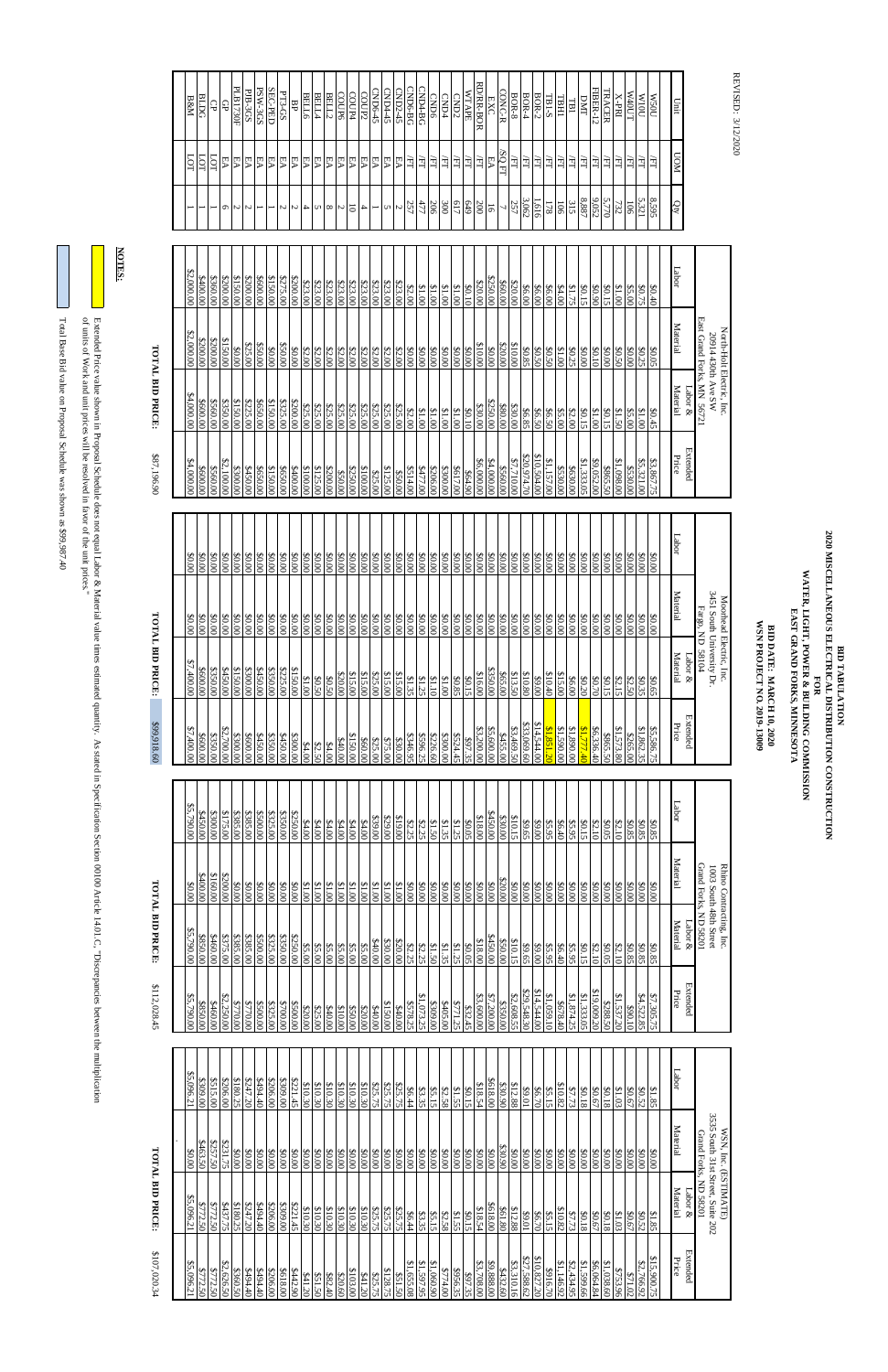REVISED: 3/12/2020 REVISED: 3/12/2020

 Total Base Bid value on Proposal Schedule was shown as \$122,834.25 Total Base Bid value on Proposal Schedule was shown as \$122,834.25

 of units of Work and unit prices will be resolved in favor of the unit prices."  $\mathrm{Exch}$  in Proposal Schedule does not equal Labor & Material value times estimated duantity. As stated in Specification Section  $\mathrm{C}$  and  $\mathrm{C}$ Extended Price value shown in Proposal Schedule does not equal Labor & Material value times estimated quantity. As stated in Specification Section 00100 Article 14.01.C, "Discrepancies'<br>of units of Work and unit prices wil

# TOTAL BID PRICE: **TOTAL BID PRICE:**

**BID DATE: MARCH 10, 2020**<br>WSN PROJECT NO. 2019-13009 **WSN PROJECT NO. 2019-13009 BID DATE: MARCH 10, 2020**

| \$5,096.21                | \$5,096.21          | 00'0\$            | \$5,096.21        |
|---------------------------|---------------------|-------------------|-------------------|
| \$772.50                  | \$772.50            | \$463.50          | 00'608'           |
| \$772.50                  | \$772.50            |                   | \$515.00          |
| \$2,626.50                | \$437.75            | 8231.75           | \$206.00          |
| \$360.50                  | \$180.25            | $\frac{0.000}{0}$ | \$180.25          |
| 8494.40                   | \$247.20            | 00.08             | \$247.20          |
| $0 + 6 + 8$               | 07767\$             | 00.08             | 07767\$           |
| \$206.00                  | \$206.00            | 00.08             | \$206.00          |
| \$618.00                  | 00.005              | 00'0\$            | \$309.00          |
| \$442.90                  | \$221.45            | 0.000             | \$221.45          |
| \$41.20                   | \$10.30             | 00.08             | \$10.30           |
| \$51.50                   | \$10.30             | 00.008            | \$10.30           |
| \$82.40                   | 810.30              | 00.08             | \$10.30           |
| \$20.60                   | \$10.30             | 00.08             | \$10.30           |
| \$103.00                  | \$10.30             | 00.08             | \$10.30           |
| \$41.20                   | \$10.30             | 00.08             | \$10.30           |
| \$25.75                   | \$25.75             | \$0.00            | \$25.75           |
| \$128.75                  | \$25.75             | \$0.00            | \$25.75           |
| \$51.<br>50               | \$25.75             | \$0.00            | \$25.75           |
| \$1,655.08                | \$6.44              | 00.08             | \$6.44            |
| \$1,597.95                | \$3.35              | \$0.00            | \$3.35            |
| \$1,060.90                | \$5.15              | \$0.00            | \$5.15            |
| \$774.00                  | \$2.58              | \$0.00            | \$2.58            |
| \$956.35                  | \$1.55              | 00.08             | \$1.55            |
| \$97.35                   | \$0.15              | 00'0\$            | \$0.15            |
| \$3,708.00                | \$18.54             | 00.00             | \$18.54           |
| \$9,888.00                | \$618.00            | \$0.00            | \$618.00          |
| \$432.60                  | \$61.80             | \$30.90           | 830.90            |
| \$27,588.62<br>\$3,310.16 | \$12.88             | 00.08             | \$12.88           |
|                           | $\frac{10.01}{10}$  | 0.000             | $\frac{100}{100}$ |
| \$10,827.20               | 86.70               | $00.00$           | \$6.70            |
| \$916.70                  | \$5.15              | \$0.00            | \$5.15            |
| \$1,146.92                | \$10.82             | 00.08             | \$10.82           |
| \$2,434.95                | \$7.73              | 00'0\$            | \$7.73            |
| \$1,599.66                | \$0.18              | 00.08             | 80.18             |
| \$6,064.84                | \$0.67              | \$0.00            | 50.67             |
| \$1,038.60                | 81.02               | $\frac{1}{100}$   | 81.0\$            |
| \$753.96                  | \$1.03              | 00.08             | \$1.03            |
| \$71.02                   | \$0.67              | 00.08             | \$0.67            |
| \$2,766.92                | <b>\$0.52</b>       | 00.08             | \$1.85            |
| \$15,900.75               | \$1.85              | \$0.00            |                   |
|                           |                     |                   |                   |
| Extended<br>Price         | Labor &<br>Material | Material          | Labor             |
|                           |                     |                   |                   |

| <b>FOTAL BID PRICE:</b> |                             |                       | \$179,320.15             | <b>TOTAL BID PRICE:</b> |                   |             | \$122,834.75      | <b>TOTAL BID PRICE:</b> |                         |            |                          |              |                          |
|-------------------------|-----------------------------|-----------------------|--------------------------|-------------------------|-------------------|-------------|-------------------|-------------------------|-------------------------|------------|--------------------------|--------------|--------------------------|
| 000000000               | 00'0\$                      | \$7,500.00            | \$15,000.00              | \$15,000.00             | 00.08             | \$15,000.00 | \$5,291.00        | \$5,291.00              | 00.008                  | \$5,291.00 |                          | LOT          | <b>B&amp;M</b>           |
| \$6,000.00              | 00.08                       | \$6,000.00            | 00'161'18                | \$1,797.00              | \$297.00          | \$1,500.00  | \$525.00          | \$525.00                | 00.00                   | \$525.00   |                          | SЗ           | BLDG                     |
| \$6,000.00              | \$0.00                      | \$6,000.00            | \$1,797.00               | \$1,797.00              | \$297.00          | \$1,500.00  | \$525.00          | \$525.00                | \$0.00                  | \$525.00   |                          | g            | ੳ                        |
| \$2,500.00              | 00'0\$                      | \$2,500.00            | \$2,541.00               | \$423.50                | \$148.50          | \$275.00    | \$2,850.00        | \$475.00                | 00.00                   | \$475.00   | Ō                        | ₽A           | Ð                        |
| 00.0038                 | \$0.00                      | \$500.00              | \$800.00                 | \$400.00                | \$0.00            | \$400.00    | \$350.00          | \$175.00                | \$0.00                  | \$175.00   | N                        | EА           | PLB1730F                 |
| \$750.00                | 00'0\$                      | \$750.00              | 81,200.000               | 8600.00                 | $\frac{90.00}{2}$ | \$600.00    | \$524.00          | \$262.00                | \$0.00                  | \$262.00   | N                        | FА           | PJB-3GS                  |
| \$750.00                | \$0.00                      | \$750.00              | \$1,500.00               | \$1,500.00              | \$0.00            | \$1,500.00  | \$1,200.00        | \$1,200.00              | \$0.00                  | \$1,200.00 |                          | EA           | PSW-3GS                  |
| \$750.00                | \$0.00                      | \$750.00              | \$150.00                 | \$150.00                | \$0.00            | \$150.00    | \$250.00          | \$250.00                | \$0.00                  | \$250.00   |                          | EА           | SEC-PED                  |
| \$750.00                | \$0.00                      | \$750.00              | \$1,300.00               | \$650.00                | \$0.00            | \$650.00    | \$900.00          | \$450.00                | \$0.00                  | 6450.00    | N                        | EA           | PT3-GS                   |
| \$750.00                | 00'0\$                      | \$750.00              | \$1,100.00               | \$550.00                | \$0.00            | \$550.00    | \$750.00          | \$375.00                | \$0.00                  | 00'525     | N                        | EА           | ВP                       |
| \$150.00                | 00'08                       | \$150.00              | 00'00'1\$                | 00.0018                 | 90.00             | \$100.00    | \$8.00            | \$2.00                  | \$0.00                  | \$2.00     | 4                        | EА           | <b>BELL6</b>             |
| 00.0018                 | 00'08                       | \$100.00              | 00.0038                  | 00.0018                 | 00.08             | \$100.00    | \$8.75            | \$1.75                  | 00.08                   | \$1.75     | U                        | EА           | <b>BELL4</b>             |
| \$100.00                | 00'08                       | \$100.00              | 00'008\$                 | 00.0018                 | 90.00             | \$100.00    | \$8.00            | \$1.00                  | \$0.00                  | 0018       | $\infty$                 | EА           | <b>BELL2</b>             |
| \$100.00                | \$0.00                      | \$100.00              | \$200.00                 | 00.0018                 | \$0.00            | \$100.00    | \$4.00            | \$2.00                  | \$0.00                  | \$2.00     | N                        | EА           | COUP6                    |
| \$100.00                | 00'08                       | \$100.00              | 00'000'1\$               | 00.0018                 | 00.08             | \$100.00    | \$17.50           | \$1.75                  | 00.08                   | \$1.75     | $\overline{0}$           | EA           | COUP4                    |
| \$50.00                 | 00'08                       | \$50.00               | 8400.00                  | \$100.00                | 00.08             | \$100.00    | \$4.00            | \$1.00                  | 00.08                   | 0018       | $\overline{\phantom{a}}$ | EА           | COUP2                    |
| 00.0018                 | 00'08                       | \$100.00              | 00.0018                  | \$100.00                | 00.00             | \$100.00    | \$92.00           | \$92.00                 | 00.08                   | \$92.00    | $\overline{\phantom{0}}$ | EА           | CND6-45                  |
| 00.0018                 | 00'0\$                      | 00.0018               | 00.00.88                 | 00.0018                 | 90.00             | \$100.00    | \$112.50          | \$22.50                 | 00.00                   | \$22.50    | S                        | FА           | CND4-45                  |
| \$100.00                | 00'0\$                      | \$100.00              | 00.00.08                 | \$100.00                | \$0.00            | \$100.00    | \$37.00           | \$18.50                 | 90.00                   | \$18.50    | N                        | EА           | CND2-45                  |
| \$35.00                 | \$0.00                      | \$35.00               | \$1,028.00               | \$4.00                  | 00.08             | \$4.00      | \$706.75          | \$2.75                  | 00.08                   | \$2.75     | 257                      | Æ            | CND6-BG                  |
| \$25.00                 | 00'08                       | \$25.00               | \$1,192.50               | \$2.50                  | 90.00             | \$2.50      | \$834.75          | \$1.75                  | 00.08                   | \$1.75     | 477                      | Η            | CND4-BG                  |
| \$30.00                 | \$0.00                      | \$30.00               | 00't<br>738              | \$4.00                  | \$0.00            | \$4.00      | \$566.50          | \$2.75                  | \$0.00                  | \$2.75     | 206                      | $F\Gamma$    | <b>CND6</b>              |
|                         | 00'08                       | \$22.00               | \$750.00                 | \$2.50                  | 00.08             | \$2.50      | \$525.00          | \$1.75                  | \$0.00                  | \$1.75     | 300                      | Æ            | CND4                     |
|                         | \$0.00                      | \$15.00               | \$1,234.00               | \$2.00                  | \$0.00            | \$2.00      | \$771.25          | \$1.25                  | \$0.00                  | \$1.25     | 617                      | EL           | CMD2                     |
|                         | 00'08                       | \$1.00                | \$324.50                 | \$0.50                  | 90.00             | \$0.50      | \$129.80          | \$0.20                  | \$0.00                  | \$0.20     | 649                      | Æ            | <b>WTAPE</b>             |
| \$35.00                 | \$0.00                      | \$35.00               | \$7,000.00               | \$35.00                 | \$0.00            | \$35.00     | \$2,500.00        | \$12.50                 | \$0.00                  | \$12.50    | 200                      | Æ            | RD/RR-BOR                |
| 00.003                  | 00.08                       | \$500.00              | \$9,600.00               | \$600.00                | 90.00             | \$600.00    | \$4,400.000       | \$275.00                | \$0.00                  | \$275.00   | 5                        | EA           | EXC                      |
| \$100.00                | \$0.00                      | \$100.00              | \$557.90                 | \$79.70                 | \$29.70           | \$50.00     | \$73.50           | \$10.50                 | \$0.00                  | \$10.50    | ┙                        | SQ FT        | CONC-R                   |
| \$25.00                 | 00'08                       | \$25.00               | \$4,626.00               | \$18.00                 | 90.00             | \$18.00     | \$3,212.50        | \$12.50                 | \$0.00                  | \$12.50    | 257                      | मे           | <b>BOR-8</b>             |
|                         | 00'0\$                      | \$20.00               | \$42,868.00              | \$14.00                 | 00.08             | \$14.00     | \$29,089.00       | \$9.50                  | \$0.00                  | \$9.50     | 3,062                    | 互            | $BOR-4$                  |
|                         | 00'08                       | <b>\$9.00</b>         | \$16,160.00              | \$10.00                 | 00.08             | \$10.00     | \$9,696.00        | \$6.00                  | 90.00                   | \$6.00     | 1,616                    | ਸ਼੍ਰੋ        | $BOR-2$                  |
|                         | \$0.00                      | \$10.00               | \$1,424.00               | 88.00                   | \$0.00            | \$8.00      | \$1,513.00        | \$8.50                  | \$0.00                  | \$8.50     | 178                      | É            | <b>TB1-S</b>             |
| 820.00                  | 00.08                       | \$20.00               | \$1,590.00               | \$15.00                 | 90.00             | \$15.00     | 00.100\$          | \$8.50                  | 90.00                   | \$8.50     | 106                      | ਸ਼੍ਰੋ        | <b>TBH1</b>              |
| \$25.00                 | \$0.00                      | \$25.00               | \$3,780.00               | \$12.00                 | \$0.00            | \$12.00     | \$1,732.50        | \$5.50                  | \$0.00                  | \$5.50     | 315                      | ĚL           | TBI                      |
|                         | 00'0\$                      | $$2.00$               | \$8,887.00               | \$1.00                  | 90.00             | \$1.00]     | 82,221.75         | \$0.25                  | \$0.00                  | \$0.25     | $8.887\,$                | ÆL           | DMT                      |
|                         | \$0.00                      | \$2.00                | \$13,578.00              | \$1.50                  | \$0.00            | \$1.50      | \$5,883.80        | \$0.65                  | \$0.00                  | \$0.65     | 9,052                    | E            | <b>FIBER-12</b>          |
|                         | 00.08                       | $\frac{$3.00}{$1.00}$ | \$4,327.50               | \$0.75                  | $90.00$           | \$0.75      | \$1,442.50        | \$0.25                  | \$0.00                  | \$0.25     | 5,770                    | Ę            | TRACER                   |
|                         | \$0.00                      |                       | \$1,464.00               | \$2.00                  | \$0.00            | \$2.00      | \$732.00          | \$1.00                  | 0.000                   | \$1.00     | 732                      | $\mathbb{H}$ | <b>X-PRI</b>             |
|                         | 00.08                       | \$5.00                | 00'8183                  | \$3.00                  | 00.08             | \$3.00      | 8371.00           | \$3.50                  | \$0.00                  | \$3.50     | 106                      | E            | TUO <sub>4</sub> W       |
|                         | 00.08                       | \$5.00                | \$9,311.75               | \$1.75                  | <b>90.00</b>      | \$1.75      | \$15,430.90       | \$2.90                  | \$0.00                  | \$2.90     | 5,321                    | ΈL           | 101M                     |
|                         | 00.08                       | \$5.00                | \$17,190.00              | \$2.00                  | \$0.00            | \$2.00      | \$26,644.50       | \$3.10                  | 90.00                   | \$3.10     | 8,595                    | ਸ਼੍ਰੋ        | <b>N50U</b>              |
|                         |                             |                       |                          |                         |                   |             |                   |                         |                         |            |                          |              |                          |
| Material<br>$\pm 100$ k | Material                    | Labor                 | <b>Extended</b><br>Price | Material<br>$\ker \&$   | Material          | Labor       | Extended<br>Price | Material<br>Labor $\&$  | Material                | Labor      | Qty                      | <b>UOM</b>   | $\mathop{\mathrm{Unit}}$ |
|                         | Bemidji, MN 56601           |                       |                          | Perham, MN 56573        |                   |             |                   |                         | Grand Forks, ND 58201   |            |                          |              |                          |
|                         | 5487 Hart Lane NW           |                       |                          | 150 2nd Street SW       |                   |             |                   |                         | 622 South 15th Street   |            |                          |              |                          |
|                         | North Central Service, Inc. |                       |                          | AEI Construction, Inc   |                   |             |                   |                         | Fusion Automation, Inc. |            |                          |              |                          |

\$107,020.34

**NOTES:**

**BID TABULATION 2020 MISCELLANEOUS ELECTRICAL DISTRIBUTION CONSTRUCTION** BID TABULATION<br> **FOR BILE AND AND REAL DISTRIBUTION CONSTRUCTION<br>
FOR FORE AND BILLING COMMISSION<br>
FAST GRAND FORKS, MINNESOTA<br>
FAST GRAND FORKS, MINNESOTA<br>
FAST GRAND FORKS, MINNESOTA WATER, LIGHT, POWER & BUILDING COMMISSION EAST GRAND FORKS, MINNESOTA**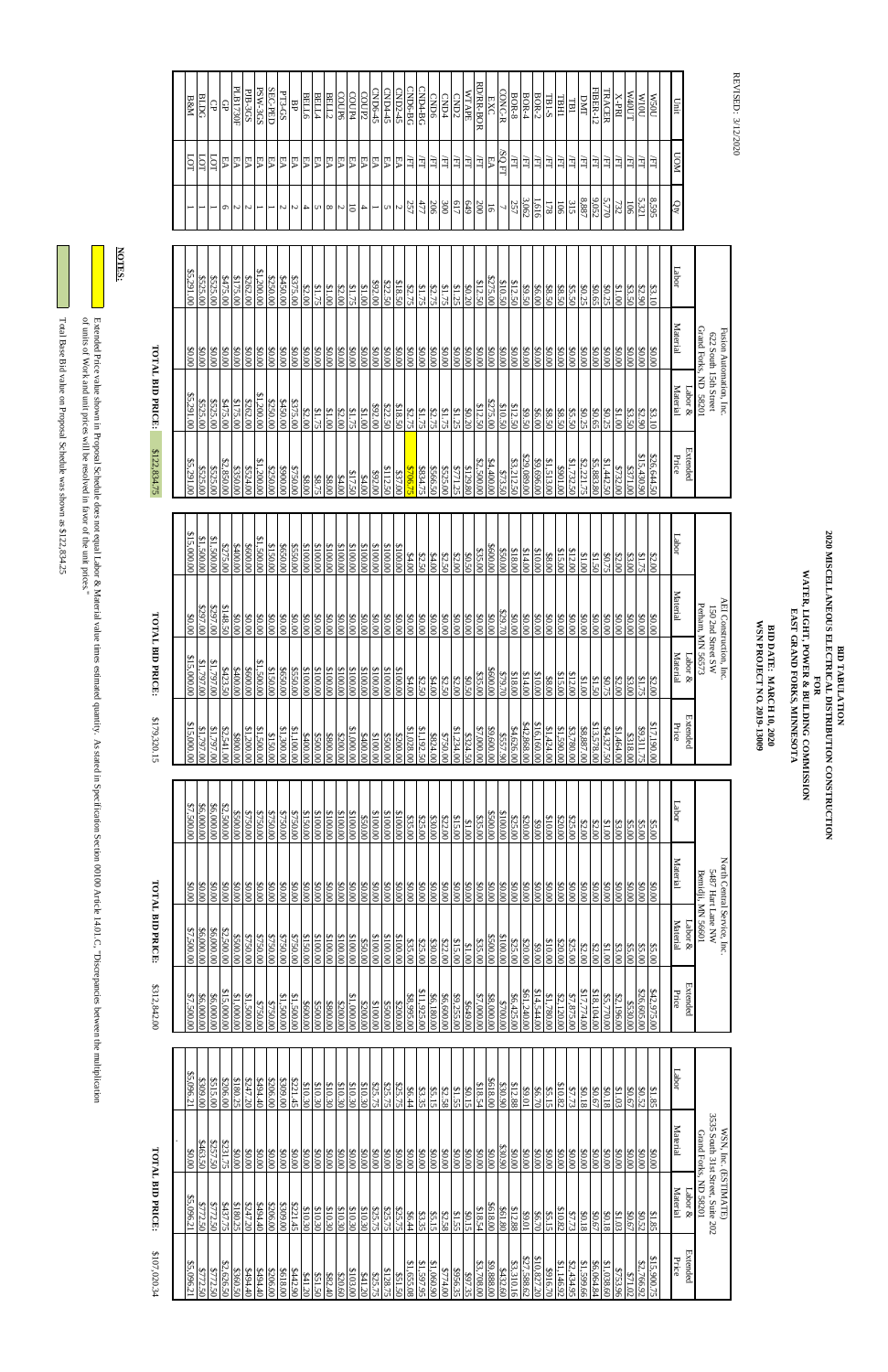REVISED: 3/12/2020 REVISED: 3/12/2020

Dollar difference BELOW low bidder's Extended Price value Dollar difference BELOW low bidder's Extended Price value

Dollar difference ABOVE low bidder's Extended Price value Dollar difference ABOVE low bidder's Extended Price value

|                          |                          | BLDG<br>$B\&M$           |            | G<br>$\Theta$                            | PLB1730F | PJB-3GS    | PSW-3GS    | SEC-PED  | PT3-GS    | ВP                    | <b>BELL6</b> | BELL4      | BELL2      | COUP6     | COUP4          | COUP2          | CND6-45 | CND4-45                   | CND2-45                  | <b>CND6-BG</b> | CND4-BG       | <b>CND6</b> | CND4                          | CND <sub>2</sub> | <b>WTAPE</b> | RD/RR-BOR    | <b>EXC</b>     | CONC-R         | <b>BOR-8</b> | $_{\rm BOR-4}$            | $BOR-2$    | <b>TB1-S</b> | TBHI                     | DMT<br>TBI                    | <b>FIBER-12</b>                | <b>IRACER</b>     | X-PRI      | TUO <sub>4</sub> W | 101M         | M500        | Unit       |                                     |  |
|--------------------------|--------------------------|--------------------------|------------|------------------------------------------|----------|------------|------------|----------|-----------|-----------------------|--------------|------------|------------|-----------|----------------|----------------|---------|---------------------------|--------------------------|----------------|---------------|-------------|-------------------------------|------------------|--------------|--------------|----------------|----------------|--------------|---------------------------|------------|--------------|--------------------------|-------------------------------|--------------------------------|-------------------|------------|--------------------|--------------|-------------|------------|-------------------------------------|--|
| <b>LOTAL DIFFERENCE:</b> | <b>TOTAL BID AMOUNT:</b> | LOT                      | LOT        | LOT<br>EА                                | EA       | EA         | EA         | EA       | EА        | EА                    | EA           | EA         | EА         | EA        | EA             | EА             | EА      | EA                        | EА                       | Ę              | ĚĹ            | Ě           | Ĕ                             | ÆT               | E            | Ě            | EA             | /SQ FT         | $\rm H$      | ÆI.                       | EL         | Ě            | ĚL                       | Η<br>Ě                        | Æ                              | ĚĹ                | ĚĹ         | ĚĹ                 | ਸ਼੍ਰੋ        | ĔГ          | <b>NON</b> |                                     |  |
|                          |                          |                          |            | Q                                        | S        | N          |            |          | S         | $\boldsymbol{\omega}$ | 4            | S          | $\infty$   | Z         | 5              | $\overline{4}$ | ╾       | U                         | $\sim$                   | 257            | 477           | 206         | 300                           | 617              | 649          | 200          | $\overline{9}$ | $\overline{ }$ | 257          | 3,062                     | 1,616      | 178          | 106                      | 8.887<br>315                  | 9,052                          | 5,770             | 732        | <b>106</b>         | 5.321        | 8,595       | G          |                                     |  |
| $00.00$                  | \$87,196.90              | 00'08                    | 00'0\$     | \$0.00<br>00'08                          | 00'0\$   | \$0.00     | 00'0\$     | 00'08    | 00'0\$    | \$0.00                | 00'0\$       | \$0.00     | 00'08      | 00.08     | 00'0\$         | 00'0\$         | 00.08   | 00'0\$                    | 00'0\$                   | 00.08          | 00'08         | 00'0\$      | 00'08                         | 00'0\$           | 00'0\$       | 00'08        | 00.08          | \$0.00         | 00'08        | 00'08                     | 00'08      | 00'08        | 00'08                    | \$0.00<br>00'08               | 00'08                          | 00'08             | 00'08      | 00.08              | 00'08        | 00'0\$      | Low Bid    | Diff vs<br>H <sub>M</sub>           |  |
| \$12,721.70              | \$99,918.60              | \$3,400.00<br>00.00      |            | $-2210.00$<br>\$600.00                   | 00.08    | \$150.00   | -\$200.00  | \$200.00 | -\$200.00 | $-5100.00$            | -\$96.00     | $-2122.50$ | $-5196.00$ | -\$10.00  | $-5100.000$    | $-540.00$      | 00.08   | -\$50.00                  | -\$20.00                 | $-5167.05$     | \$119.25      | \$20.60     | 00.08                         | -\$92.55         | \$32.45      | \$2,800.00   | 00'009'1\$     | -\$105.00      | $-24,240.50$ | \$12,094.90               | 00'00'0'   | \$694.20     | \$1,060.00               | \$1,260.00<br><b>\$444.35</b> | $-22,715.60$                   | \$0.00            | 8475.80    | $-2265.00$         | $-53,458.65$ | 1.719.00    | Low Bid    | $Diff$ vs<br><b>NEI</b>             |  |
| \$24,831.55              | \$112,028.45             | \$1,790.00               | \$250.00   | $-5100.00$<br>\$150.00                   | 8470.00  | 8320.00    | $-5150.00$ | \$175.00 | \$50.00   | \$100.00              | $-580.00$    | $-2100.00$ | $-5160.00$ | $-540.00$ | -\$200.00      | $-580.000$     | \$15.00 | \$25.00                   | $-510.00$                | \$64.25        | \$596.25      | \$103.00    | \$105.00                      | \$154.25         | $-532.45$    | $-22,400.00$ | \$3,200.00     | -\$210.00      | $-55,101.45$ | \$8,573.60                | \$4,040.00 | 06'16\$      | \$148.40                 | \$1,244.25<br>00.00           | \$9,957.20                     | $-5577.00$        | 8439.20    | -\$439.90          | -\$798.15    | \$3,438.00  | Low Bid    | <b>RHINO</b><br>$Diff$ vs           |  |
| \$35,637.85              | \$122,834<br>75          | \$1,291.00<br>$-575.00$  |            | \$750.00<br>$-535$<br>$\rm \ddot{\rm 8}$ | 00'05\$  | $00*14.00$ | \$550.00   | 00'001\$ | \$250.00  | 00'028\$              | $-592.00$    | -\$116.25  | $-5192.00$ | $-546.00$ | $-5232$<br>SO. | $-596300$      | \$67.00 | $-512$<br>$\overline{50}$ | $-313$<br>$\overline{0}$ | \$192.<br>.75  | \$357.<br>.75 | \$360.50    | \$225.<br>$\overline{\delta}$ | \$154.25         | \$64.90      | $-53,500.00$ | 00'00'5\$      | -\$486.50      | -\$4,497.50  | \$8,114.<br>$\mathcal{S}$ | -\$808.00  | \$356.00     | \$1,102.50<br>8371.00    | \$888.<br>$\ddot{\omega}$     | $-53,168$ .<br>$\overline{50}$ | \$577.00          | -\$366.00  | $-5159.00$         | \$10,109.90  | \$22,776.75 | Low Bid    | <b>FUSION</b><br>$\mathrm{Diff}$ vs |  |
| \$92,123.25              | \$179,320.15             | \$11,000.00              | \$1,197.00 | \$1,237.00<br>8441.00                    | \$500.00 | \$750.00   | \$850.00   | 00'0\$   | \$650.00  | \$700.00              | \$300.00     | \$375.00   | \$600.00   | \$150.00  | \$750.00       | \$300.00       | \$75.00 | \$375.00                  | \$150.00                 | \$514.00       | \$715.50      | \$618.00    | \$450.00                      | \$617.00         | \$259.60     | \$1,000.00   | \$5,600.00     | $-22.10$       | $-53,084.00$ | \$21,893.30               | \$5,656.00 | \$267.00     | \$1,060.00               | \$7,553.95<br>\$3,150.00      | \$4,526.00                     | \$3,462.00        | \$366.00   | -\$212.00          | \$3,990.75   | \$13,322.25 | Low Bid    | Diff vs<br>$\Delta \mathbf{E}$      |  |
| \$225,645.10             | \$312,842.00             | \$5,400.00<br>\$3,500.00 |            | \$12,900.00<br>\$5,440.00                | \$700.00 | \$1,050.00 | \$100.00   | \$600.00 | \$850.00  | \$1,100.00            | \$500.00     | \$375.00   | \$600.00   | \$150.00  | \$750.00       | \$100.00       | \$75.00 | \$375.00                  | \$150.00                 | 88,481.00      | \$11,448.00   | \$5,974.00  | \$6,300.00                    | \$8,638.00       | \$584.10     | \$1,000.00   | \$4,000.00     | \$140.00       | $-1, 285.00$ | \$40,265.30               | 84,040.00  | \$623.00     | 00'065'1\$<br>\$7,245.00 | \$16,440.95                   | \$9,052.00                     | <b>\$4,904.50</b> | \$1,098.00 | 00.08              | \$21,284.00  | \$39,107.25 | Low Bid    | Diff vs<br><b>NCS</b>               |  |
| \$19,823.44              | \$107,020.34             | \$1,096.21               | \$172.50   | \$212.50<br>\$526.50                     | \$60.50  | \$44.40    | $-5155.60$ | \$56.00  | $-532.00$ | \$42.90               | $-558.80$    | -\$73.50   | -\$117.60  | -\$29.40  | $-5147.00$     | -\$58.80       | \$0.75  | \$3.75                    | \$1.50                   | 81,141.08      | \$1,120.95    | \$854.90    | 00'tLt\$                      | \$339.35         | \$32.45      | $-22.292.00$ | \$5,888.00     | -\$127.40      | $-84,399.84$ | \$6,613.92                | \$323.20   | $-2240.30$   | \$616.92                 | \$1,804.95<br>\$266.61        | $-52,987.16$                   | \$173.10          | $-5344.04$ | -\$458.98          | $-52,554.08$ | \$12,033.00 | Low Bid    | $Diff$ vs<br><b>NSM</b>             |  |

**BID TABULATION EAST GRAND FORKS, MINNESOTA WATER, LIGHT, POWER & BUILDING COMMISSION** BID TABULATION<br>**FOR DESCRIPTION CONSTRUCTION**<br>FOR PORTRICAL DISTRIBUTION CONSTRUCTION<br>FORE LIGHT, POWER & BUILDING COMMISSION<br>EAST GRAND FORKS, MINNESOTA **2020 MISCELLANEOUS ELECTRICAL DISTRIBUTION CONSTRUCTION**

**BID DATE: MARCH 10, 2020 WSN PROJECT NO. 2019-13009**

BID DATE: MARCH 10, 2020 WSN PROJECT NO. 2019-13009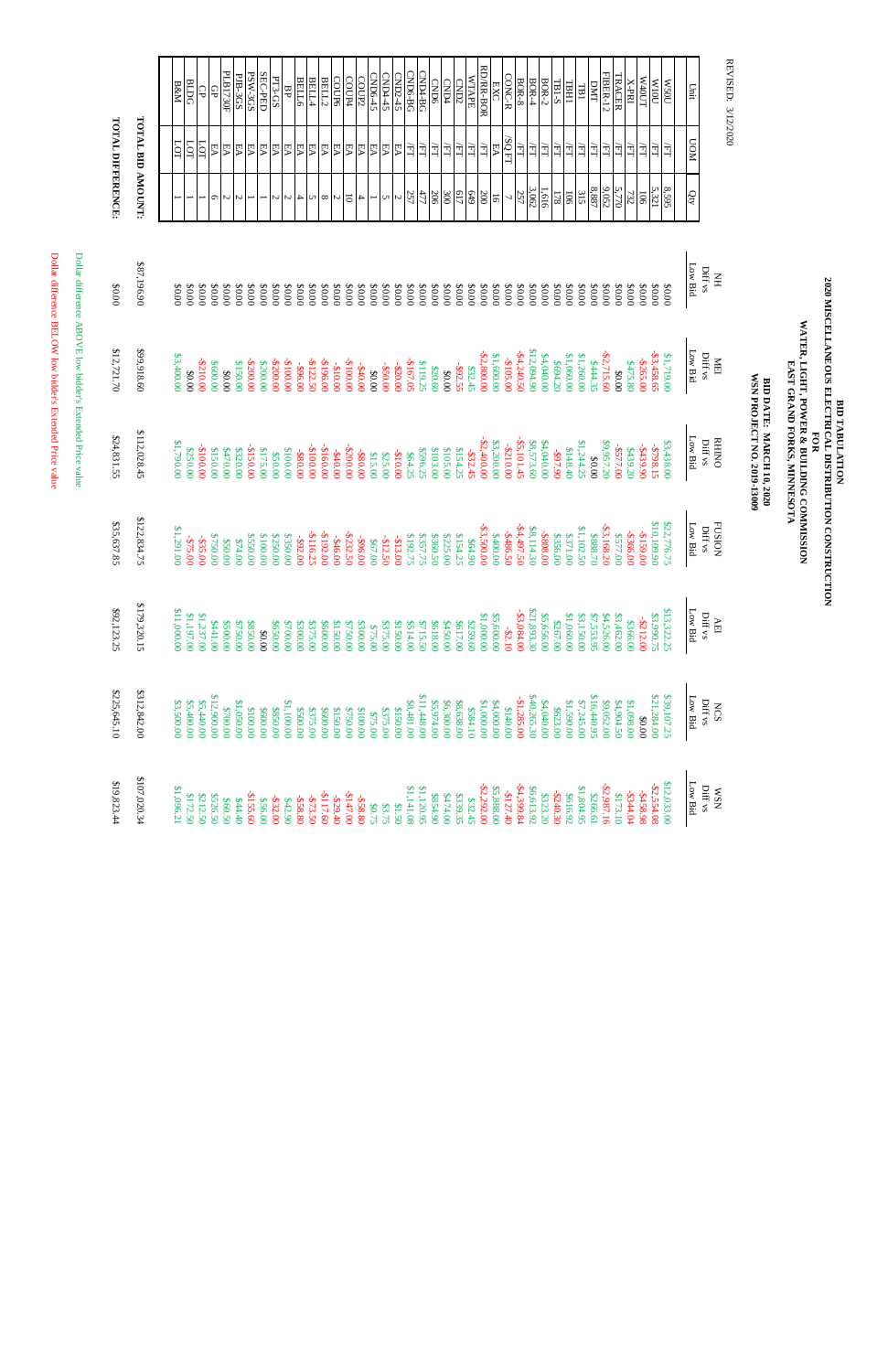# **Request for W&L Commission Action**

| Date: | March 12, 2020                                                                    |
|-------|-----------------------------------------------------------------------------------|
| To:   | East Grand Forks Water & Light Commissioners; Keith Mykleseth, General<br>Manager |
| From: | Todd Forster, WSN, Inc.                                                           |
| RE:   | Material recommendations for the 2020 Electrical Equipment and Materials bid      |

### Background:

Bids for the 2020 Electrical Equipment and Materials were opened on March 10, 2020 at 2:30 pm CDT. A total of five bids were received. Those bidders included: Border States Electric; Stuart C. Irby Company; Dakota Supply Group; Rural Electric Supply Cooperative; and WESCO Distribution. Due to the timing of the bid opening and the deadline for submittal of Commission action requests, the completed material bid evaluation could not be included with this request for action. Copies of our recommendation letter and completed evaluation will be distributed at the meeting for Commission review and discussion.

### Recommendation:

Approval and award of 2020 Electrical Equipment and Materials bids to the lowest evaluated bidder meeting the Specifications as recommended by the Engineer, WSN, Inc.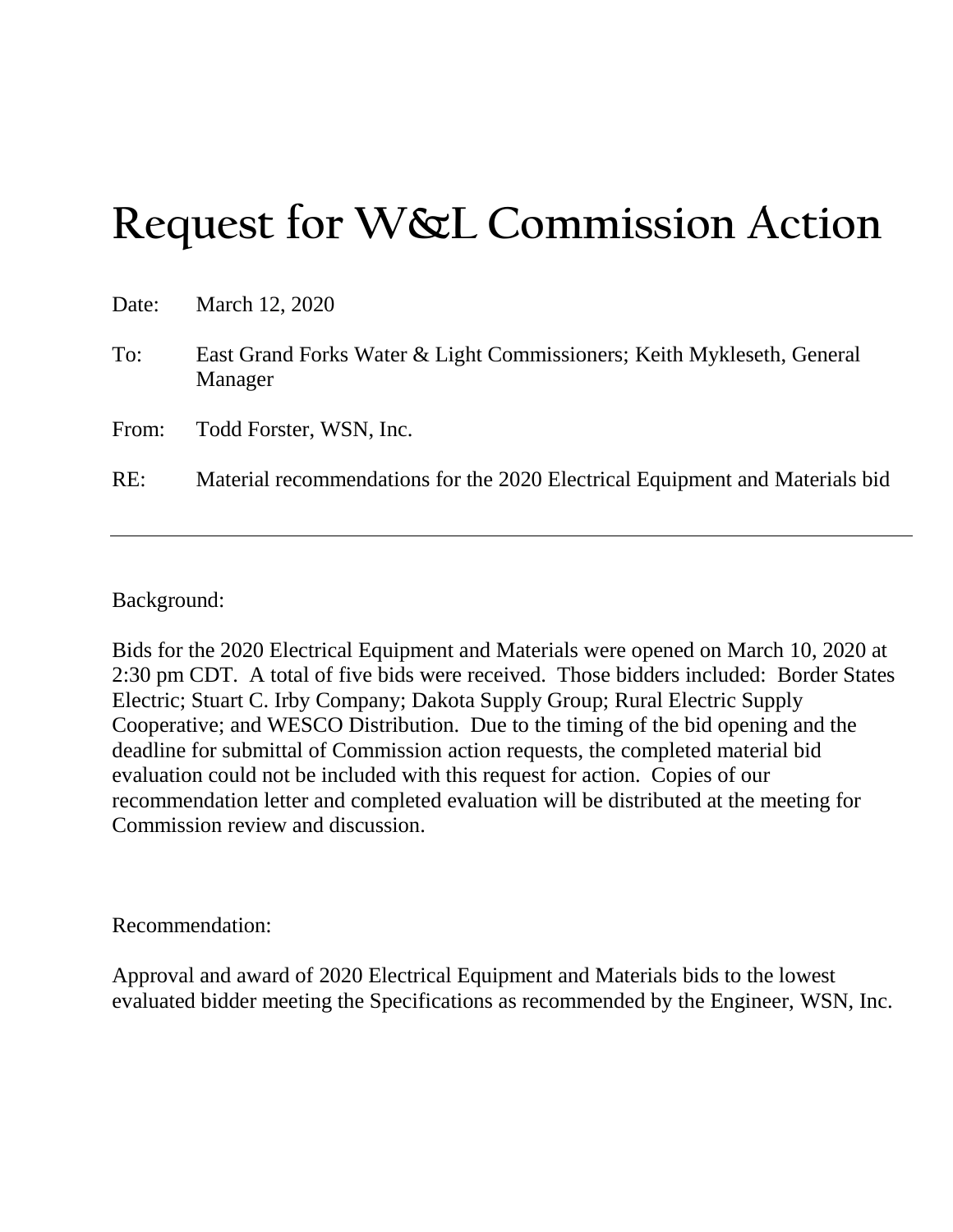# **Request for W&L Commission Action**

| Date: | March 12, 2020                                                                    |
|-------|-----------------------------------------------------------------------------------|
| To:   | East Grand Forks Water & Light Commissioners; Keith Mykleseth, General<br>Manager |
| From: | Todd Forster, WSN, Inc.                                                           |
| RE:   | Material recommendations for the 2020 IP Outage Replacement Materials Quote       |

### Background:

Quotations for the 2020 IP Outage Replacement Materials will be accepted until March 12, 2020 at 2:00 PM CDT. Quotation packages were sent out to Border States Electric; Stuart C. Irby Company; Dakota Supply Group; Rural Electric Supply Cooperative; Graybar; Energy Product Sales; and WESCO Distribution. As the quotations are due after the deadline to submit this Request for Commission Action, we were not able to submit the quotation evaluation tabulation with this request. A copy of the quotation evaluation tabulation will be distributed at the meeting for Commission review and consideration.

### Recommendation:

Approval and award of 2020 IP Outage Replacement Materials quotes to the lowest evaluated quotation submitter meeting the Specifications as recommended by the Engineer, WSN, Inc.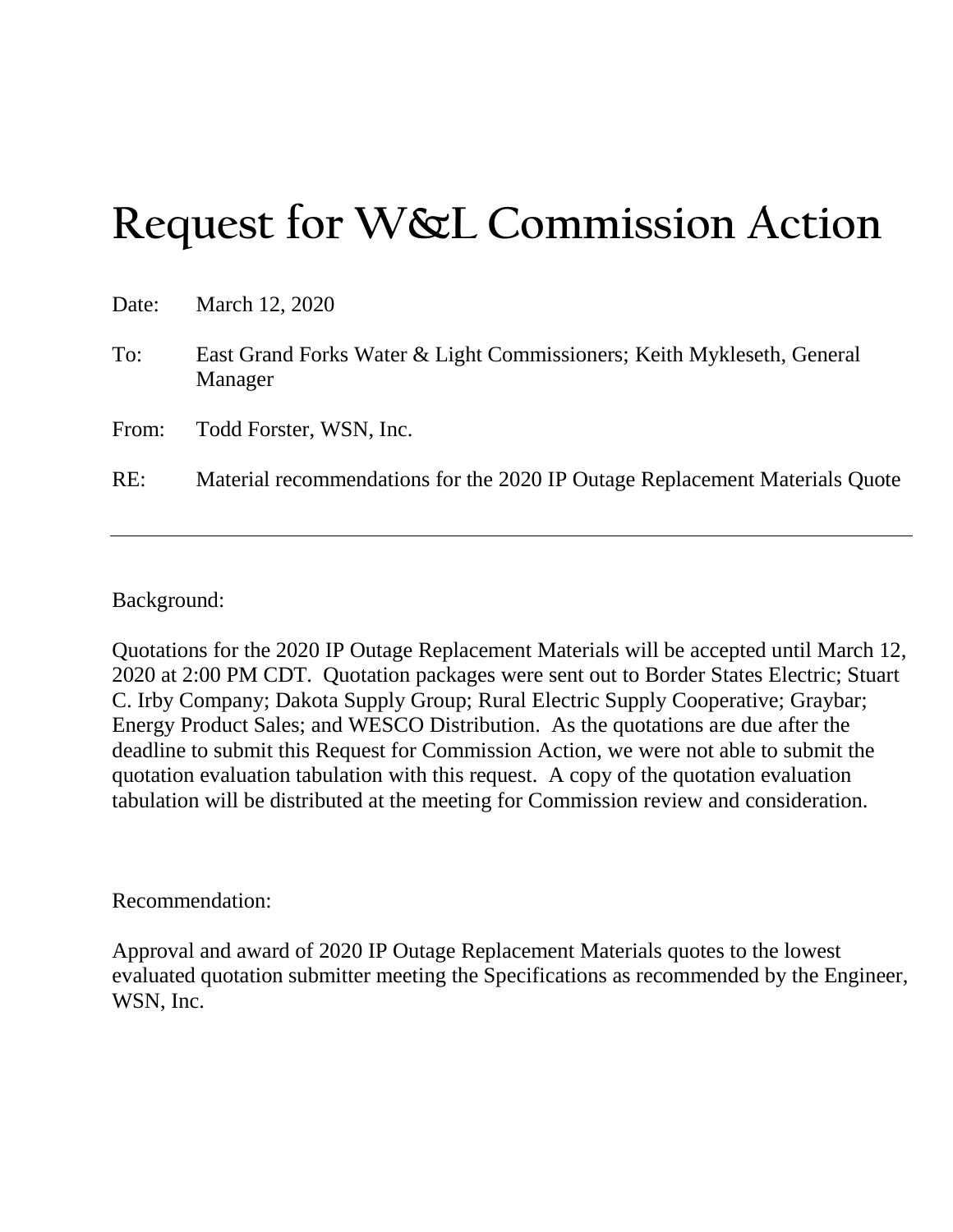### **Request for Water and Light Commission Action**

| $3 - 11 - 2020$                                                |
|----------------------------------------------------------------|
| Water and Light Commission                                     |
| Keith Mykleseth                                                |
| 2020 Minnesota Municipal Utilities Association Delegation Form |
|                                                                |

#### **Background:**

The Water and Light Commission has a new Commissioner and the MMUA Delegation Form needs to be updated. See attached

### Recommendation:

Recommend the Water and Light Commission approve the MMUA Delegation Form as presented.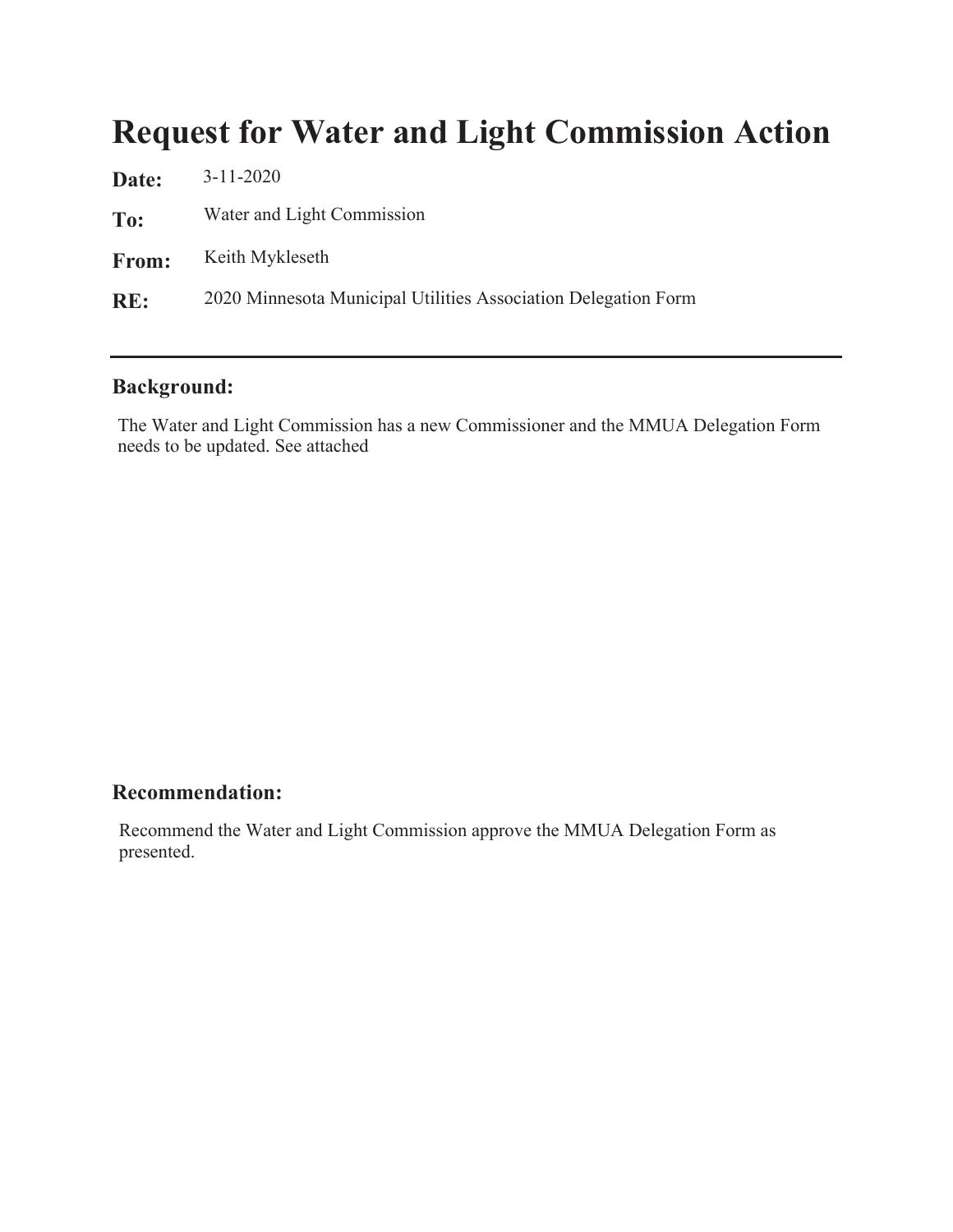### MINNESOTA MUNICIPAL UTILTIES ASSOCIATION

### D E L E G A T E A P P O I N T M E N T

| The Water and Light Commission                                                                     | hereby designates                |
|----------------------------------------------------------------------------------------------------|----------------------------------|
| (Governing body of utility/city)                                                                   |                                  |
| <b>Keith Mykleseth</b>                                                                             | as its duly authorized delegated |
| representative to cast its vote on all matters to come before the membership of the                |                                  |
| Minnesota Municipal Utilities Association. This appointment shall be valid until                   |                                  |
| such time as it may be, from time to time, amended by this body.                                   |                                  |
| The following is/are designated as alternates to the designated representative:<br>$_1$ Jeff Olson |                                  |
| $, 7$ odd Grabanski                                                                                |                                  |

- 3. Mike Quirk
- 4. Josh Grinde
- 5. Robert Beauchamp

| The above appointment(s) were duly made before me this $18$ |              | day of |
|-------------------------------------------------------------|--------------|--------|
| March                                                       | $_{20}$ 2020 |        |

Attested to: <u>(clerk, secretary, etc.)</u>

Please return completed form to Rita Kelly at rkelly@mmua.org Or fax to 763-551-0459 or mail to: MMUA, 3025 Harbor Lane N., Suite 400, Plymouth, MN 55447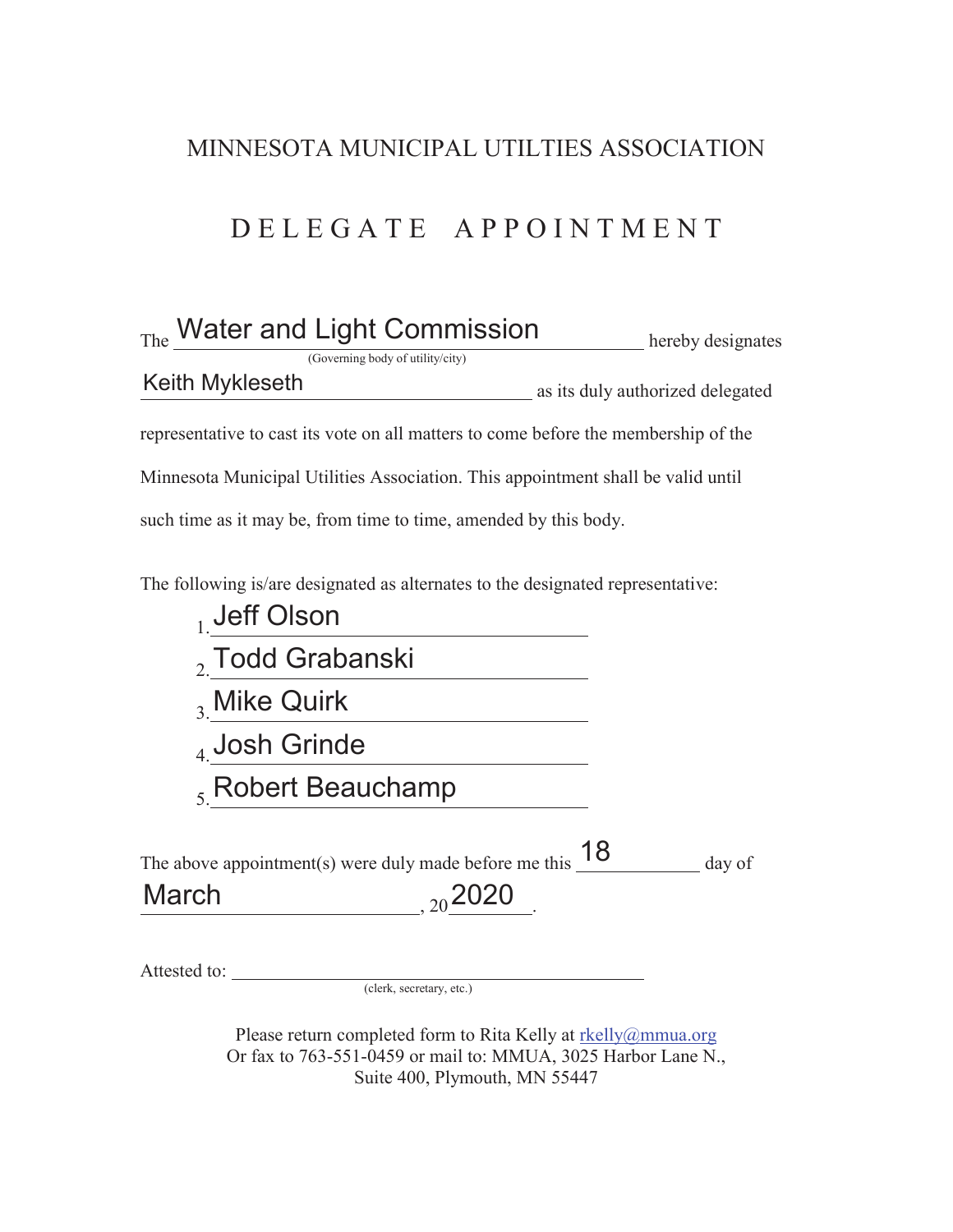### **Request for Water and Light Commission Action**

03-13-2020 Date: Water and Light Commission To: Keith Mykleseth From: **Hydrant Fees Resolution** RE:

### **Background:**

The hydrant fees have not changed since 2013 and need to be adjusted to match the existing water rates. See attached Resolution.

#### **Recommendation:**

Recommend you approve the proposed hydrant fees as presented.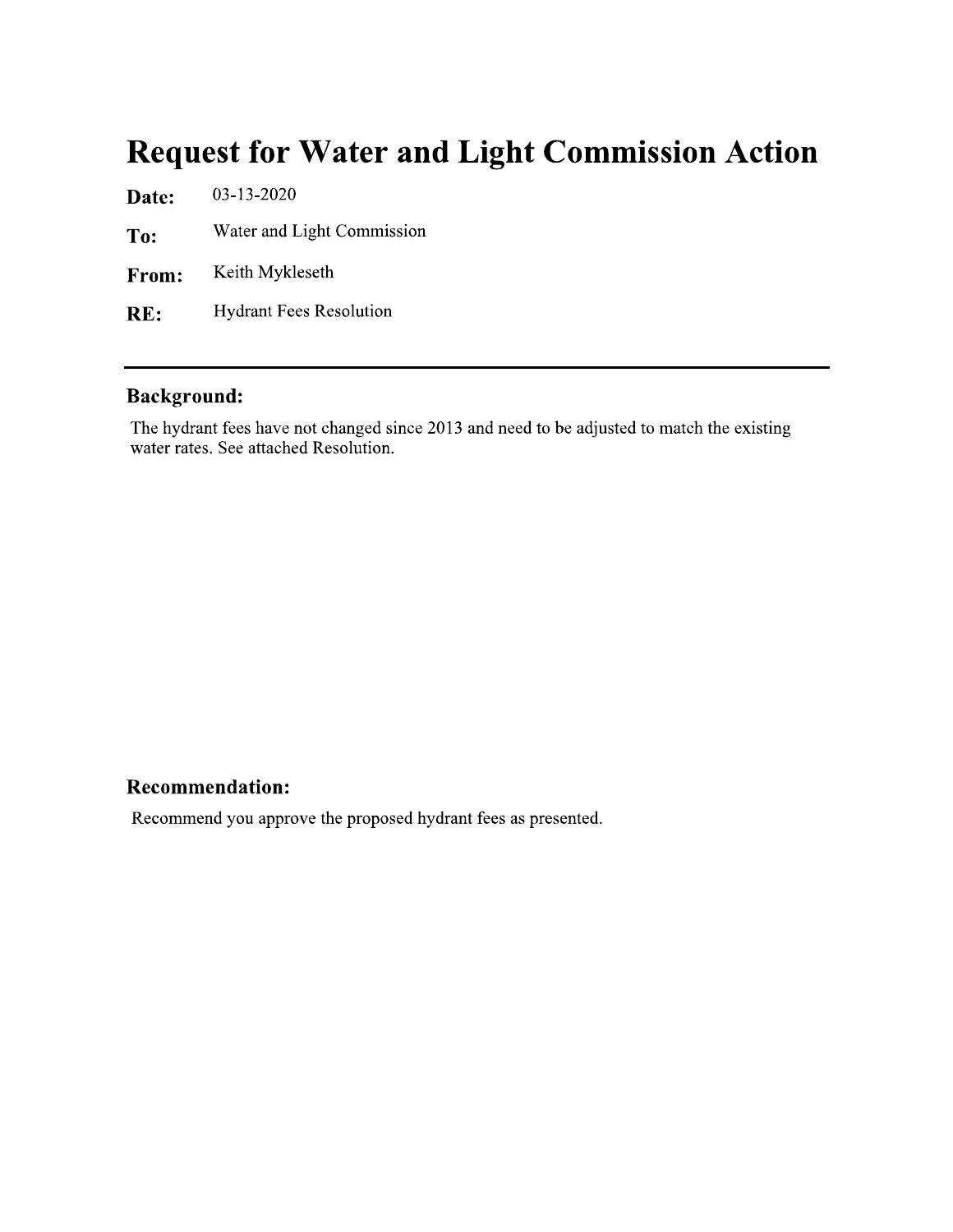Commissioner , supported by Commissioner , introduced the following resolution and moved its adoption:

WHEREAS, the hydrant fees are desired to be adjusted since they have not been adjusted since 2013, now therefore

BE IT RESOLVED by the Water, Light, Power and Building Commission of the City of East Grand Forks, Minnesota, that the following rate schedule regarding temporary water service from a fire hydrant be updated effective immediately:

|                                    | Charges for a $\frac{3}{4}$ inch water meter: |  |         |  |                           |
|------------------------------------|-----------------------------------------------|--|---------|--|---------------------------|
| Connection fee                     |                                               |  | \$20.00 |  |                           |
| Water Facilities Fee               |                                               |  | \$9.00  |  |                           |
| Flushing Fee (12K @ step 1)        |                                               |  | \$79.20 |  |                           |
| Per 1,000 Gallons of metered water |                                               |  |         |  | \$10.00 Per 1,000 Gallons |
|                                    |                                               |  |         |  |                           |
|                                    | Charges for a 1 inch water meter:             |  |         |  |                           |
| Connection fee                     |                                               |  | \$20.00 |  |                           |
| Water Facilities Fee               |                                               |  | \$14.46 |  |                           |
|                                    |                                               |  |         |  |                           |
| Flushing Fee (12K @ step 1)        |                                               |  | \$79.20 |  |                           |

| Charges for a 3 inch water meter:  |                              |  |
|------------------------------------|------------------------------|--|
| Connection fee                     | \$50.00                      |  |
| Per Day Water Facilities Fee       | \$86.77                      |  |
| Flushing Fee (12K @ step 1)        | \$79.20                      |  |
| Per 1,000 Gallons of metered water | $$10.00$ Per $1,000$ Gallons |  |

BE IT FURTHER RESOLVED that each time a meter is installed on a hydrant, or when a meter is moved from one hydrant to another, that these charges will be assessed, and

BE IT FURTHER RESOLVED that the temporary connection be for 4 days only and run from Mondays @ 11:00 AM (non holidays) to Fridays @ 1:00 PM from about May 15th through September 15.

Voting Aye: Voting Nay: None

The President declared the resolution passed. Passed:

> \_\_\_\_\_\_\_\_\_\_\_\_\_\_\_\_\_\_\_\_\_\_\_\_\_\_\_ President of Commission

Attest:

Secretary of Commission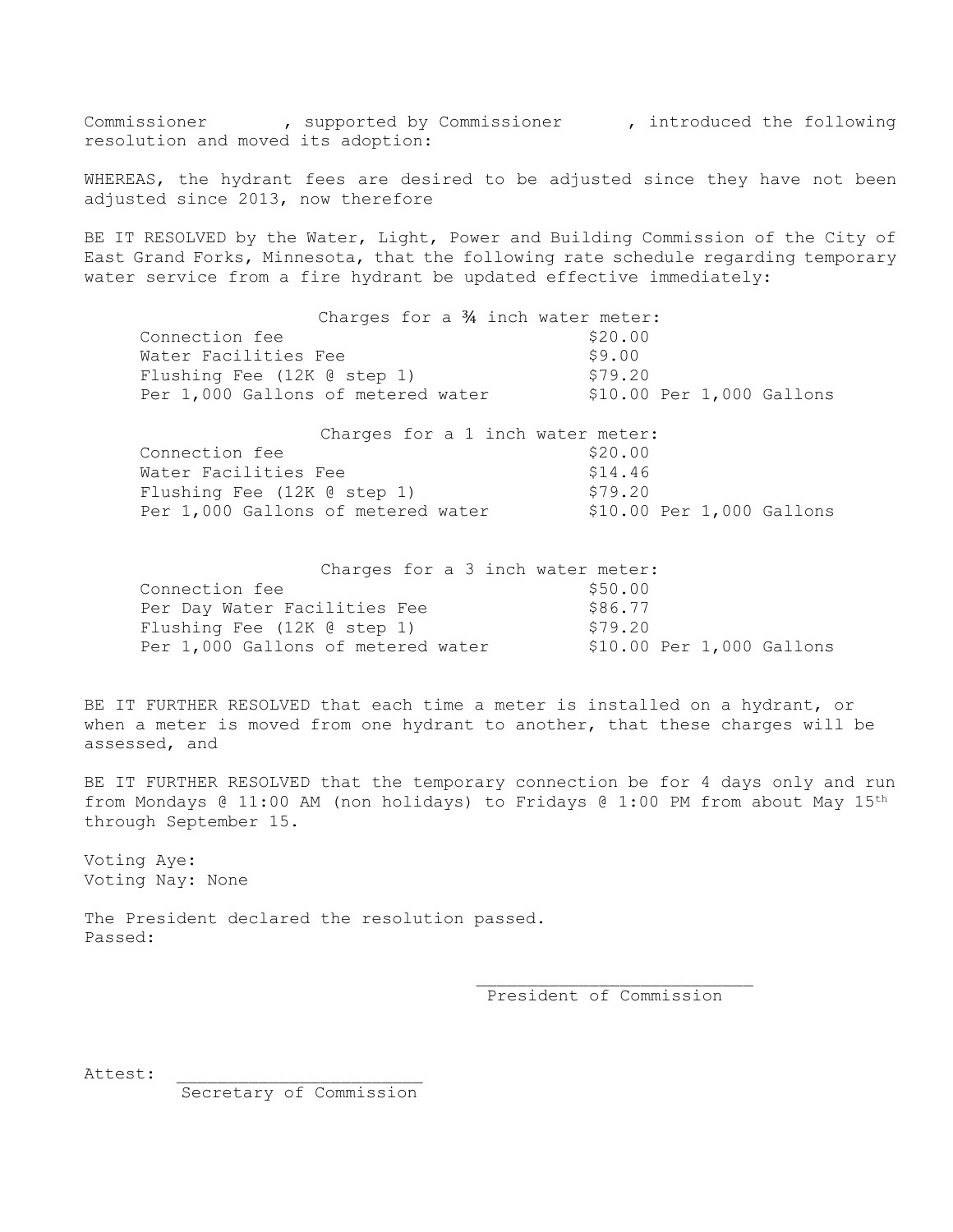### **Request for Water and Light Commission Action**

| <b>Date:</b> | $3 - 17 - 2020$                                               |
|--------------|---------------------------------------------------------------|
| To:          | Water and Light Commission                                    |
| From:        | Keith Mykleseth                                               |
| RE:          | Teamsters, Local Union 120 COVID - 19 Letter of Understanding |

### **Background:**

Union Steward Brian Nowak sent me a COVID 019 Letter of Understanding on 3-13-2020. See attached

### **Recommendation:**

Recommend the Water and Light Commission discuss this item and provide direction to staff.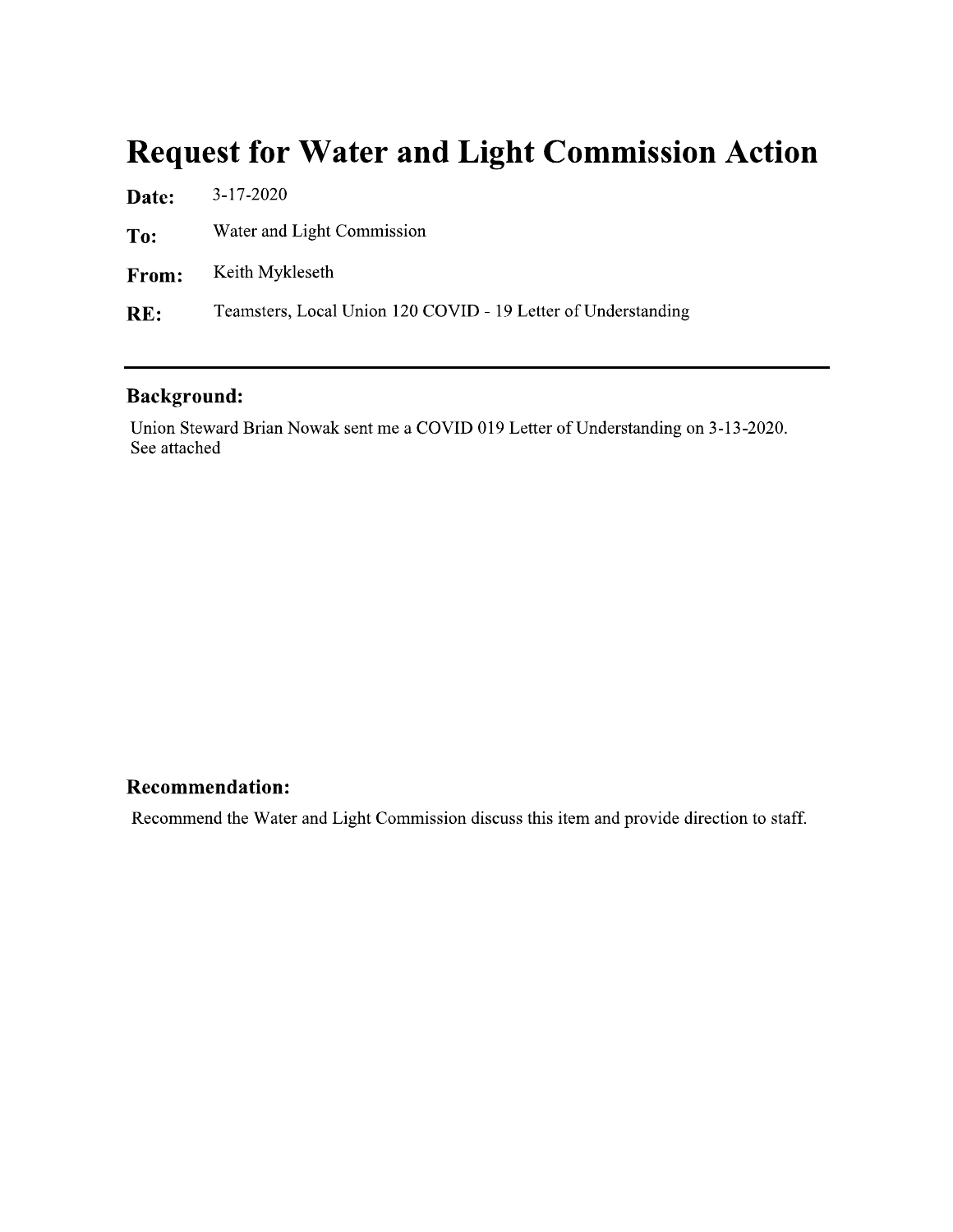Dubuque / Des Moines, IA Office 195 East 14th Street Dubuque, IA 52001-4909 Phone 563-583-9149 Fax 563-583-6488

> Rochester, MN Office 401 Woodlake Drive SE Rochester, MN 55904 Phone 507-288-6577 Fax 507-288-4552

**Teamsters Local Union No. 120** 

AFFILIATED WITH THE INTERNATIONAL BROTHERHOOD OF TEAMSTERS **TEAMSTERS JOINT COUNCIL NO. 32** 

**Main Office** 9422 Ulysses Street NE · Suite 120 · Blaine, Minnesota 55434 Phone 763-267-6120 · Fax 763-267-6121 Toll Free 877-832-6787 www.teamsterslocal120.org

North Dakota Office 1114 Main Ave., Suite A Fargo, ND 58103 Phone 701-365-4070 Fax 701-365-4071

South Dakota Office 105 N. Conklin Avenue Sioux Falls, SD 57103 Phone 605-336-7499 Fax 605-336-7504

| <b>TOM ERICKSON</b> | <b>BILL WEDEBRAND</b>      | <b>WAYNE PERLEBERG</b> | <b>CHRIS RILEY</b>         |
|---------------------|----------------------------|------------------------|----------------------------|
| <b>President</b>    | <b>Secretary Treasurer</b> | <b>Vice President</b>  | <b>Recording Secretary</b> |
|                     |                            |                        |                            |

March 13, 2020

To All Teamster Local 120 Employers:

As you know, COVID-19 has become a global pandemic and public health emergency. We all hope that the outbreak recedes without further negative impact on public health or economic stability. However, it is imperative that both the Union and Employers do our part to contain the spread of this new virus. This includes ensuring that our members (your employees) are not incentivized to show up to work sick.

The attached Letter of Understanding is being sent to every Teamsters Local 120 employer. We strongly encourage you to sign this LOU and return it to your business agent. We believe that the steps outlined in the LOU are necessary to minimize the potential of outbreaks in our workplaces, and it is our responsibility to act in the public good and do our part until this crisis recedes.

If you have any questions or concerns, or would like to discuss this issue further, please call your business agent.

Sincerely,

Teamsters Local Union-No. 120

**Tom Erickson** President

Bell Weder

**Bill Wedebrand Secretary Treasurer** 

:sk/opeiu#12